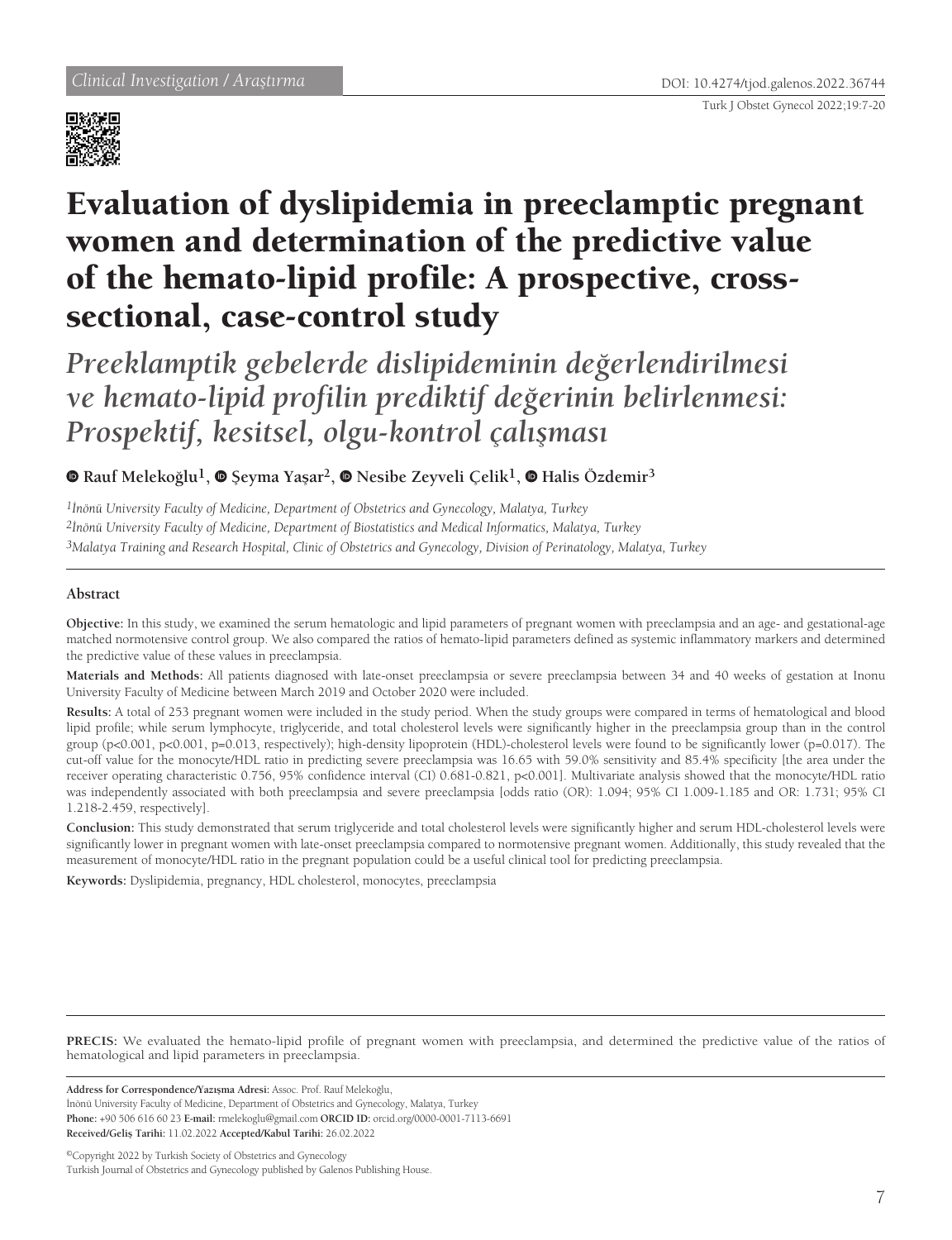#### **Öz**

**Amaç:** Bu çalışmada preeklamptik gebeler ile preeklampsi ile komplike olmayan gebelerin serumlarında hematolojik ve lipid parametreleri değerlendirildi. Ayrıca sistemik enflamatuvar marker olarak da tanımlanan hemato-lipid parametrelerin oranları karşılaştırılıp bu oranların preeklampsideki prediktif değeri belirlendi.

**Gereç ve Yöntemler:** Çalışmaya İnönü Üniversitesi Tıp Fakültesi Hastanesi'nde 01.03.2019-01.10.2020 tarihleri arasında gebeliğin 34-40. haftasında geç başlangıçlı preeklampsi ve şiddetli preeklampsi tanısı alan ve çalışma kriterlerine uygun tüm hastalar alınmış olup katılımcıların serum örneklerinde rutin laboratuvar testlerinin yanında lipid profili analizi yapılıp, gebelerin perinatal ve neonatal sonuçları kaydedildi.

**Bulgular:** Çalışma periyodu içinde toplam 253 gebe çalışmaya dahil edildi. Çalışma grupları hematolojik ve kan lipid profili açısından karşılaştırıldığında; preeklampsi grubunda kontrol grubuna göre serum lenfosit, trigliserid ve total kolesterol seviyeleri anlamlı olarak yüksek iken (sırasıyla p<0,0001, p<0,001, p=0,013); yüksek yoğunluklu lipoprotein (HDL)-kolesterol düzeyleri anlamlı olarak düşük saptandı (p=0,017). Hematolojik ve lipid parametrelerinin oranları değerlendirildiğinde kontrol grubu ile karşılaştırıldığında monosit/HDL oranı ve monosit/lenfosit oranlarının hem preklampsi hem de şiddetli preeklampsi grubunda anlamlı olarak yüksek olduğu saptandı (sırasıyla p=0,007, p<0,0001 ve p=0,021, p<0,0001). Şiddetli preeklampsi prediksiyonunda monosit/HDL oranı için cut-off değeri %59,0 sensitivite, %85,4 spesifite ile 16,65 [alıcı çalışma karakteristiğinin altındaki alan 0,756, %95 güven aralığı (GA) 0,681-0,821, p<0,0001] saptandı. Multivariate analiz monosit/HDL oranının bağımsız olarak hem preeklampsi hem de şiddetli preeklampsi ilişkili olduğunu gösterdi [sırasıyla risk oranı (OR): 1,094; %95 GA 1,009-1,185 ve OR: 1,731; %95 GA 1,218-2,459].

**Sonuç:** Bu çalışma geç başlangıçlı preeklampsi saptanan gebelerde normotansif gebelere göre serum trigliserid ve total kolesterol düzeylerinin anlamlı oranda yüksek, serum HDL-kolesterol düzeylerinin ise anlamlı oranda düşük olduğunu göstermekle birlikte gebe popülasyonunda monosit/HDL oranı ölçümünün preeklampsi gelişiminin prediksiyonu açısından yararlı olabileceğini ortaya koymuştur.

**Anahtar Kelimeler:** Dislipidemi, gebelik, HDL kolesterol, monosit, preeklampsi

# Introduction

Preeclampsia is a complex systemic disease specific to human pregnancies that increase maternal and fetal morbidity and mortality in developed and developing countries. It complicates 5-10% of all pregnancies and is diagnosed by the detection of proteinuria and/or end-organ dysfunction with hypertension [blood pressure (BP) ≥140/90 mmHg] beginning after 20 weeks of gestation in a previously normotensive woman<sup>(1)</sup>. The pathophysiology of preeclampsia includes both maternal and fetal/placental factors. Many biomarkers have been studied to predict the development of pre-eclampsia $(2,3)$ . Implantation of the embryo and development of the placenta that includes the trophoblast invasion are essential points for a healthy pregnancy<sup>(4)</sup>. Because of abnormal spiral artery invasion and impaired trophoblast function, the inflammatory process begins and causes alterations in angiogenic factors that proceed to placenta-mediated diseases, including preeclampsia in pregnancy. Also, it has been shown that inappropriate trophoblastic invasion and placentation, which affect the pathophysiology of preeclampsia, cause a systemic inflammatory response by releasing reactive oxygen species and cytokines from the placenta into the maternal circulation due to placental ischemia/hypoxia<sup>(5)</sup>.

Circulating monocytes express tissue factors in inflammatory or pro-thrombotic conditions and change them to the procoagulant phenotype. It has been shown that high-density lipoprotein (HDL) can inhibit the expression of tissue factors in monocytes by preventing p38 activation and inhibiting phosphoinositide 3-kinase<sup>(6)</sup>. Additionally, it has been suggested that HDL neutralizes the pro-inflammatory and pro-oxidant effects of monocytes by inhibiting the migration of macrophages and increasing the oxidation of low-density lipoprotein (LDL) by promoting the outflow of accumulated cholesterol from cells in the vascular wall. Furthermore, HDL has also been shown to protect endothelial cells from inflammation and oxidative stress by controlling the activation of monocytes and the proliferation of monocyte precursor cells<sup>(7)</sup>. Many studies have shown that high monocyte count and low HDL cholesterol levels may be associated with inflammation and oxidative stress, and it has been reported that monocyte/HDL cholesterol ratio can be used as a new prognostic marker in many cardiovascular diseases, especially in atherosclerosis and metabolic syndrome<sup>(8,9)</sup>. However, there is no study in the literature evaluating the monocyte/HDLcholesterol ratio, which is defined as a systemic inflammatory marker in many studies in preeclamptic patients.

Since the inflammatory response has been suggested to be an important process in preeclampsia, many researchers have investigated the change in leukocyte count to find the relationship between leukocyte counts and preeclampsia. They have found that leukocyte counts increase, especially in patients with preeclampsia and severe preeclampsia<sup>(10,11)</sup>. Moreover, the neutrophil count is higher in preeclamptic pregnant women than healthy ones. Researchers have found that severe inflammation in preeclampsia often accompanies neutrophil activation and develops simultaneously with clinical symptoms in these patients<sup>(12)</sup>. Some investigators have suggested that in the preeclamptic group, neutrophils and lymphocytes release various inflammatory cytokines to activate inflammatory cells and immune response, leading to endothelial dysfunction. Therefore, neutrophil and lymphocyte levels can be used as predictive markers of preeclampsia<sup>(13)</sup>. However, many hematological parameters such as neutrophil count and lymphocyte count in adults are affected by geographic location, nutritional characteristics, racial characteristics, and many other factors. To date, several studies have been conducted on predictive markers of preeclampsia, but unfortunately, only a few have been found to be significant.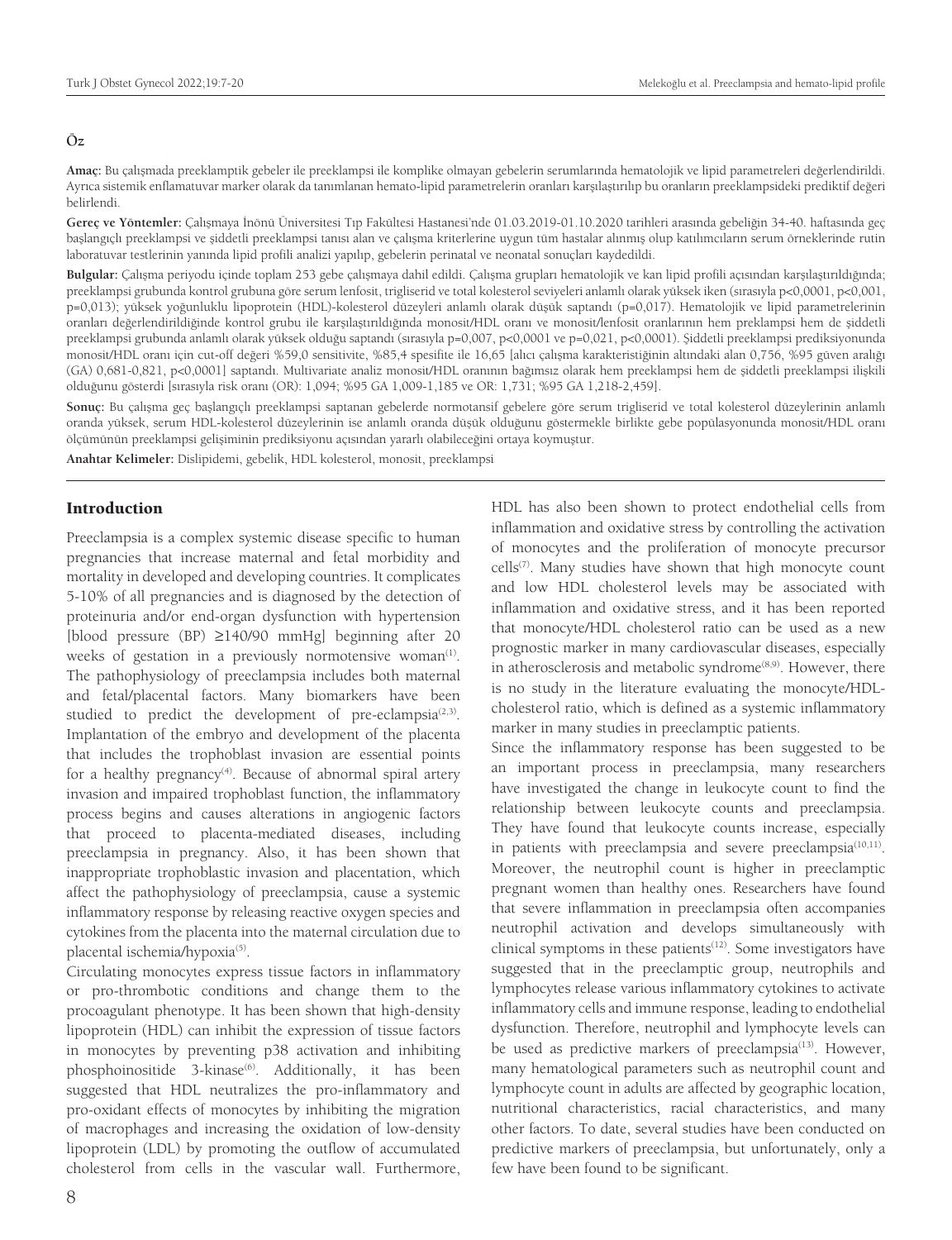In this study, we aimed to evaluate the hematological and lipid parameters in the serum of pregnant women with lateonset preeclampsia and those normotensive control groups, to compare the rates of these parameters defined as systemic inflammatory markers, and to evaluate the predictive value of these rates in preeclampsia.

# Materials and Methods

Ethical Committee approval was obtained from the Inonu University School of Medicine Clinical Research Ethics Committee for the study, and the researchers committed to comply with the World Medical Association Declaration of Helsinki (including improvements added in 2013) for the conduct of medical research on human subjects throughout the study (approval number: 2019/56). All participants gave their written informed consent prior to their inclusion in the study. In this prospective, cross-sectional, case control study, lipid profile analysis was conducted in addition to routine laboratory tests in serum samples of all patients diagnosed with lateonset preeclampsia and severe preeclampsia at 34-40 weeks of pregnancy between 01.03.2019 and 01.10.2020 in the Inonu University Faculty of Medicine Department of Obstetrics and Gynecology. The perinatal and neonatal outcomes of the participants were recorded. The study's control group consisted of age and gestational age-matched normotensive pregnant women who applied to our clinic in the same period.

All pregnant women who met the following criteria were enrolled in this study: (i) Singleton viable pregnant women between 18 and 45 years old; (ii)  $34^{+0}$ -  $40^{+0}$  weeks of gestation (gestational age confirmed by first-trimester ultrasonography); (iii) Body mass index between 19.5-40.0 kg/m<sup>2</sup>; (iv) Normal fetal anatomy.

The exclusion criteria were as follows: (i) Multiple pregnancy; (ii) Major fetal anomalies (fatal anomalies or require prenatal and postnatal surgery); (iii) Chromosomal anomalies, genetic syndromes, and macroscopic placental anomalies; (iv) Fetal death; (v) Patients with eclampsia, ablatio placentae, disseminated intravascular coagulation; (vi) Presence of maternal systemic disease that may affect the serum lipid profile (previously known dyslipidemia, diabetes mellitus, chronic liver disease, renal failure, hypo- hyperthyroidism, cardiovascular diseases, autoimmune diseases, cancer, active bacterial or viral infections, smoking or alcohol use); (vii) Drug use (corticosteroids, non-steroidal anti-inflammatory drugs, antilipidemic and immuno-suppressive drugs).

#### **Procedure**

All patients diagnosed with late-onset preeclampsia or severe preeclampsia at 34-40 weeks of pregnancy in the Gynecology and Obstetrics Clinic of Inonu University School of Medicine and who delivered in our center between 01.03.2019 and 01.10.2020 were included in the study. Preeclampsia was diagnosed in a pregnant woman with a systolic BP of 140 mmHg and/or diastolic BP of 90 mmHg in two BP taken

four hours apart beginning after the 20<sup>th</sup> week of pregnancy in addition to the presence of proteinuria and/or end-organ dysfunction findings. Proteinuria was diagnosed when the quantity of protein in 24-hour urine exceeded 300 mg, or when it was considered unacceptable to wait for the results of protein analysis in 24-hour urine, the existence of protein in urine protein analysis with a dipstick was +2, and/or a protein/creatinine ratio of 0.3 in spot urine was used for detecting proteinuria. Signs of end-organ damage dysfunction was defined as the presence of thrombocytopenia (<100X10<sup>3</sup> mcL), liver dysfunction (doubling of blood transaminase levels from average concentration), presence of kidney failure (serum creatinine above 1.1 mg/dL, or doubling of creatinine levels in the absence of other renal diseases), the presence of pulmonary edema, the presence of either cerebral or visual symptoms. Severe preeclampsia was diagnosed when the systolic BP was 160 mmHg and above and/or the diastolic BP was 110 mmHg and above on two measurements at least 4 hours apart in a pregnant woman who met the criteria for preeclampsia or when end-organ dysfunction was noted. In the presence of nonsevere preeclampsia, patients were followed up with weekly maternal and fetal monitoring unless there was an indication for delivery before the 37<sup>th</sup> week of pregnancy. As long as there was no deterioration in fetal or maternal status during the follow-up examinations, delivery was planned at 37 weeks of pregnancy. In the presence of severe preeclampsia at the 34<sup>th</sup> gestational week and above, delivery was scheduled as soon as the maternal condition was stabilized. Patients diagnosed with severe preeclampsia were hospitalized, and emergency hypertension treatment, eclampsia prophylaxis (loading and maintenance magnesium sulfate therapy), and antenatal corticosteroids (12 mg betamethasone intramuscularly in two doses, 24 h apart) were administered according to standard protocols. When vaginal delivery is not contraindicated, labor induction was performed according to standard protocols. Venous blood samples were collected after 12 h of fasting in the prenatal period. Total cholesterol (TC), triglyceride, and HDL cholesterol values were analyzed with the original reagent by Abbott Architect C8000 system (Abbott Diagnostics, USA), and HDL cholesterol was analyzed by direct enzymatic method without precipitation. LDL cholesterol was calculated using the Friedewald formula (TC= LDL-cholesterol+ HDL-cholesterol + Triglyceride/5).

Age (year), gravida, parity, body mass index (kg/m<sup>2</sup>), systolic BP (mmHg), diastolic BP (mmHg), leukocytes (mm<sup>3</sup>), neutrophils (mm<sup>3</sup>), lymphocytes (mm<sup>3</sup>), monocytes (mm<sup>3</sup>), hemoglobin (g/dL) of all patients in the study and control groups, platelet (mm<sup>3</sup> ), blood urea nitrogen, creatinine (mg/dL), aspartate aminotransaminase (u/L), alanine aminotransferase (u/L), lactate dehydrogenase (u/L), uric acid, 24-hour urine protein (mg), triglyceride (mg/dL), TC (mg/dL), LDL cholesterol (mg/ dL), HDL cholesterol (mg/dL), monocyte/HDL ratio, neutrophil/ HDL ratio, neutrophil/lymphocyte, monocyte/lymphocyte,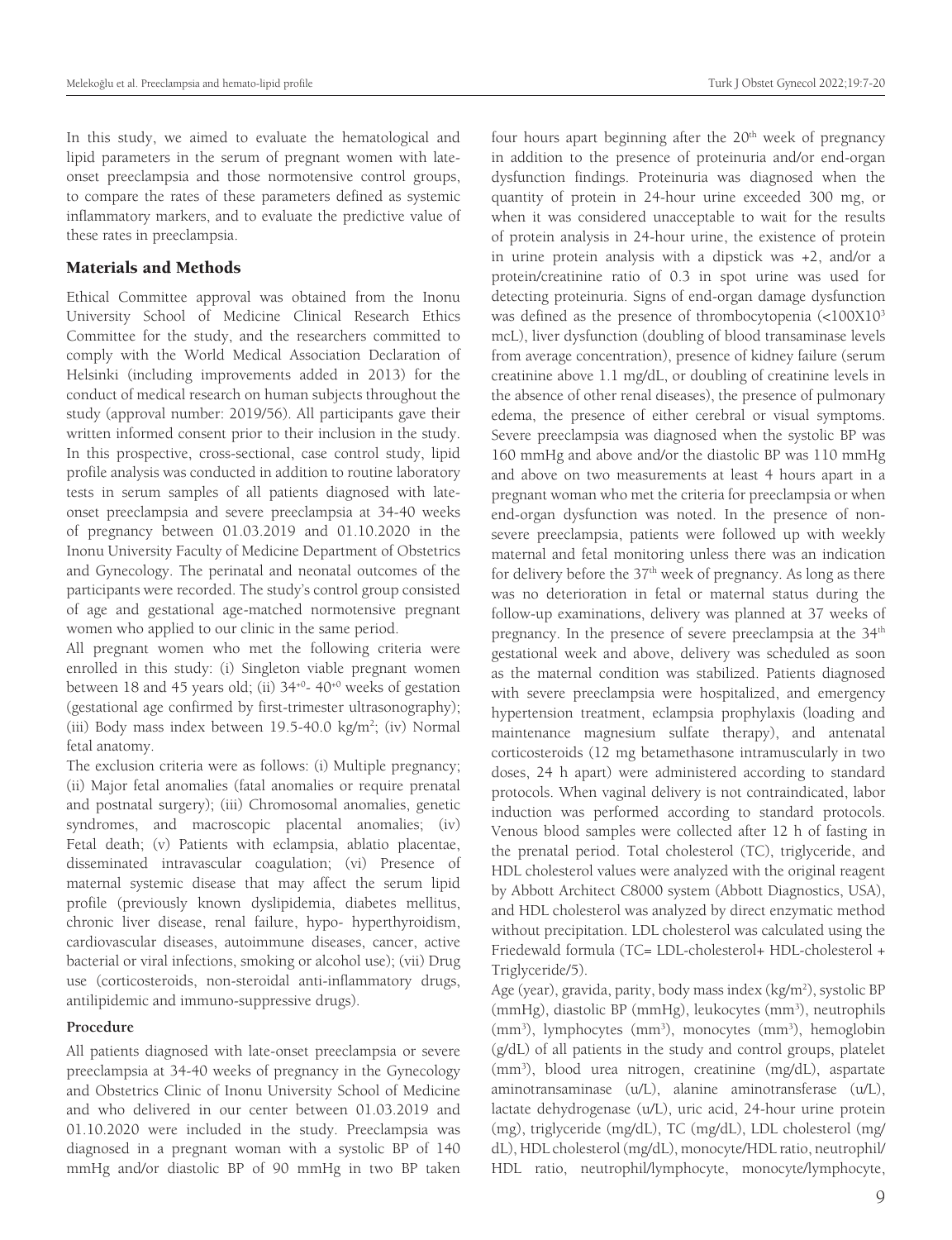platelet/lymphocyte, LDL/HDL, gestational week at the time of serum sample collection, gestational week at birth, type of delivery, birth weight, APGAR 1 minute, APGAR 5 minute, cord blood pH, cord blood base deficit, neonatal intensive care unit requirement parameters were recorded.

**Power Analysis:** The sample size calculation presented in the study was based on the fact that the effect that creates an increase in the monocyte/HDL ratio of 1.3 (2.4 standard deviations) in pregnant women complicated with pre-eclampsia was considered statistically significant. It was revealed that at least 61 volunteers in each group were required to detect this difference at 80% power and 5% (two-sided) significance level.

## **Statistical Analysis**

Data were summarized with the median [minimum-maximum (min-max)]. The normality of data distribution was determined by the Kolmogorov-Smirnov test. Mann-Whitney U, Pearson chi-square test, Yates Corrected chi-square test, and Fisher's Exact chi-square test were used where appropriate for statistical analysis. Receiver operating characteristics (ROC) analysis was performed to determine the most appropriate cut-off points of the relevant variables for predicting preeclampsia and severe preeclampsia. DTROC web-based application developed by Inonu University Faculty of Medicine, Department of Biostatistics and Medical Informatics was used in ROC analysis [Yasar S, Arslan AK, Yologlu S, Colak C. DTROC: Diagnostic tests and ROC Analysis Software (Web-based software), accessed on 2019-10-20 from http://biostatapps.inonu.edu. tr/DTROC/]. For other analyses, IBM Statistical Package for the Social Sciences Statistics 22.0 program was used. Logistic regression analysis was performed for odds ratio estimations. A value of p<0.05 was considered statistically significant.

# Results

A total of 253 pregnant women were included in the study period. While 61 of these patients were diagnosed with severe preeclampsia, preeclampsia (non-severe) was diagnosed in 96 patients. The control group consisted of age and gestational age-matched 96 normotensive pregnant women administered to our clinic in the same period. When the study groups were compared in terms of hematological and lipid profile; serum lymphocyte, triglyceride, and TC levels were significantly higher (p<0.001, p<0.001, p=0.013, respectively), and HDL-cholesterol levels were found to be considerably lower (p=0.017) in the preeclampsia group compared with the control group. There was no significant difference between the two groups regarding leukocytes, neutrophils, monocytes, and LDL-cholesterol (p=0.589, p=0.074, p=0.222, and p=0.171, respectively). When pregnant women complicated with severe preeclampsia were compared with the control group, serum leukocytes, neutrophils, monocytes, triglycerides, total cholesterol, LDL-cholesterol were found to be significantly higher (p<0.001, p<0.001, p<0.001, p<0.001 and p=0.022, respectively) while serum HDL-cholesterol levels were found

10

to be similar (p=0.564). When the ratios of hematological and lipid parameters were evaluated, it was found that monocyte/ HDL ratio and monocyte/lymphocyte ratios were found to be significantly higher in both preeclampsia and severe preeclampsia groups compared to the control group (p=0.007, p<0.001, and p=0.021, p<0.001, respectively). A comparison of monocyte/HDL cholesterol and monocyte/lymphocyte ratios of the study groups compared to the control group is shown in Figure 1. The clinical characteristics and laboratory data of the study and control groups are summarized in Table 1.

ROC analysis was performed to determine the sensitivity, specificity and recommended cut-off values of monocyte/ HDL, neutrophil/HDL, neutrophil/lymphocyte, monocyte/ lymphocyte, thrombocyte/lymphocyte, and LDL/HDL ratios in terms of predicting the development of preeclampsia and severe preeclampsia. In the prediction of preeclampsia, cut-off value for Monocyte/HDL ratio was 19.34 [area under the receiver operating characteristics (AUROC) 0.613, 95% confidence interval (CI) 0.541-0.683, p=0.006] with 78.1% sensitivity and 93.33% specificity; cut-off value for neutrophil/lymphocyte ratio was 4.37 (AUROC 0.612 95% CI 0.532-0.612, p=0.006) with 88.5% sensitivity and 37.5% specificity; and cut-off value for monocyte/ lymphocyte ratio was detected as 0.314 (AUROC 0.596, 95% CI 0.523-0.666, p=0.021) with 57.30% sensitivity, 68.80% specificity. In the prediction of severe preeclampsia, cut-off value for Monocyte/HDL ratio was 16.65 (AUROC 0.756, 95% CI 0.681- 0.821, p<0.001) with 59.0% sensitivity and 85.4% specificity, cut-off value for neutrophil/HDL ratio was 137.5 (AUROC 0.612 95% CI 0.531-0.688, p=0.016) with 59.0% sensitivity and 62.5% specificity, and cut-off value for monocyte/lymphocyte ratio was 0.452 (AUROC 0.710, 95% CI 0.633-0.780, p<0.001) with 60.7% sensitivity and 79.2% specificity. The sensitivity, specificity and recommended cut-off values determined after ROC analysis of hematological and lipid parameters to predict the development of preeclampsia and severe preeclampsia are summarized in Table 2 and Table 3. ROC curves are shown in Figure 2.

When the correlations between the parameters in the preeclampsia group were examined; a significant negative correlation was detected between monocyte/HDL ratio and TC (r=-0.324; p=0.001), LDL-cholesterol (r=-0.376; p<0.001) and HDL-cholesterol (r=-0.580; p<0.001). Also, a significant positive correlation was found between the monocyte/HDL ratio and the leukocyte count  $(r=0.229; p=0.025)$  and the monocyte/lymphocyte ratio (r=0.581; p<0.001). When the correlations between the parameters in the severe preeclampsia group were analyzed; there was a significant negative correlation between monocyte/HDL ratio and TC (r=-0.395; p=0.002), LDL-cholesterol (r=-0.316; p=0.016) and HDL-cholesterol (r=- 0.632; p<0.001) and a significant positive correlation was found between body mass index and monocyte/HDL ratio (r=0.284; p=0.027). The correlations between parameters in the control group, preeclampsia, and severe preeclampsia groups are summarized in Table 4.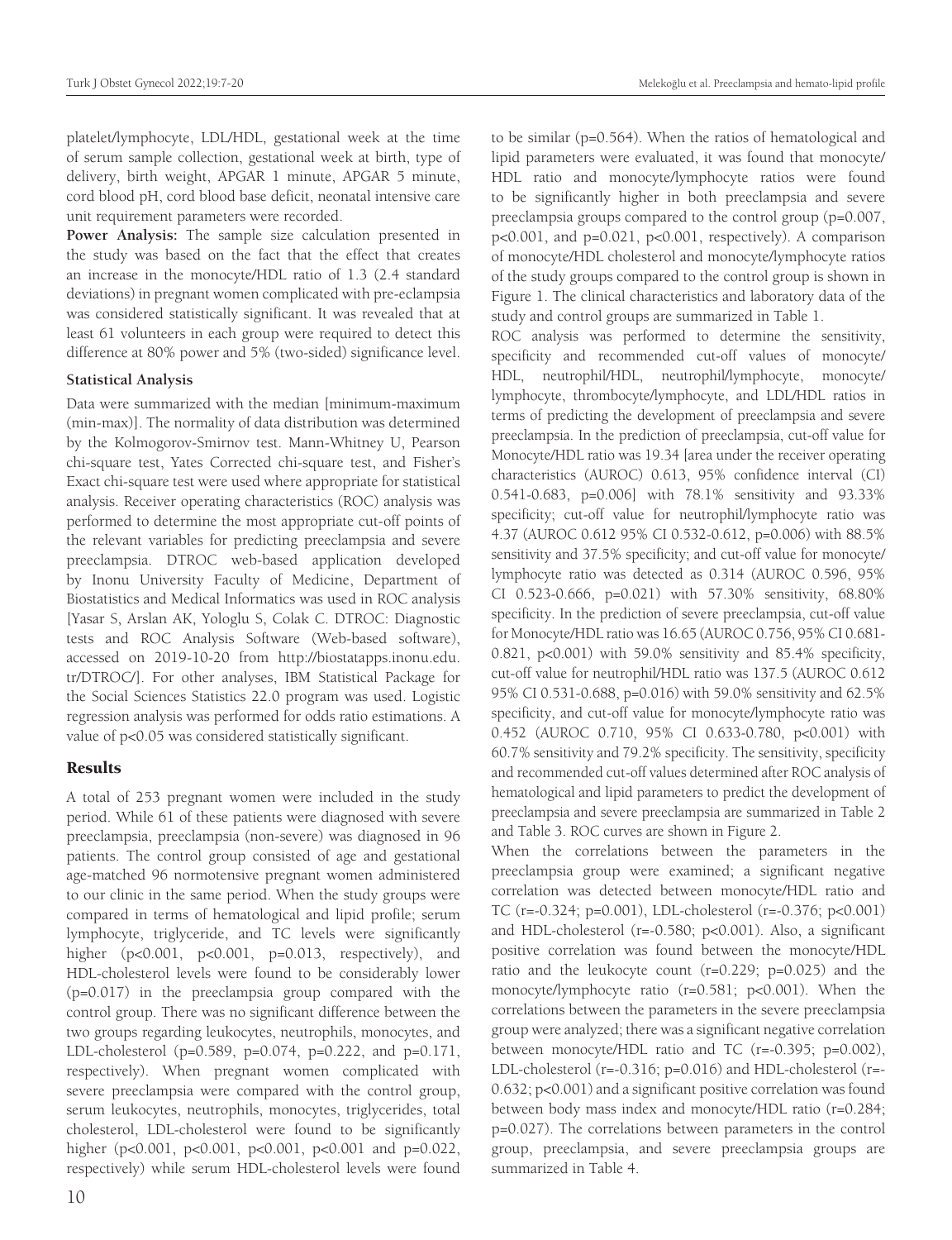Multivariate analysis showed that the monocyte/HDL ratio was independently associated with both preeclampsia and severe preeclampsia [odds ratio (OR): 1.094; 95% CI, 1.009-1.185 and OR: 1.731; 95% CI, 1.218-2.459, respectively] (Table 5 and Table 6).

## **Discussion**

This study demonstrated that serum triglyceride and TC levels were significantly higher, and serum HDL-cholesterol levels were significantly lower in pregnant women with late-onset preeclampsia compared to normotensive pregnant women. Furthermore, the findings imply that the monocyte/HDL and monocyte/lymphocyte ratios are higher in pregnant women with preeclampsia, particularly in severe preeclampsia. These ratios might be valuable laboratory markers for predicting preeclampsia and assessing disease severity.

Several studies examining lipid levels during pregnancy and preeclampsia have been reported conflicting results<sup>(14)</sup>. Preeclampsia is characterized by maternal endothelial dysfunction. Numerous endothelial dysfunctional markers have been identified in preeclamptic women, including an imbalance of anticoagulant and procoagulant factors and increased levels of fibronectin, endothelial cell adhesion molecules, and other coagulation cascade factors<sup>(15)</sup>. High lipid levels in the bloodstream cause their accumulation within endothelial cells. This accumulation reduces prostacyclin release, resulting in oxidative stress via endothelial dysfunction, a critical mechanism in the preeclampsia pathophysiology<sup>(16)</sup>. This study found significant elevations in serum triglyceride and TC levels and a substantial reduction in serum HDL-cholesterol levels in patients with late-onset preeclampsia. Consistently, a metaanalysis of studies examining the association between maternal hyperlipidemia and preeclampsia was recently suggested that women with pre-eclampsia had significantly higher triglyceride, total cholesterol, and non-HDL cholesterol levels and lower HDL-cholesterol level than normotensive women $(17)$ . Significantly elevated total cholesterol, triglyceride, and LDLcholesterol levels in pregnant women with preeclampsia suggested that these lipid measurements obtained in pregnancy follow-up may help identify women at increased risk of developing preeclampsia.

Preeclampsia is a hypertensive disorder associated with severe maternal and neonatal morbidity and mortality. Therefore, pregnant women at high risk of developing preeclampsia or severe preeclampsia should be identified as soon as possible to avoid adverse pregnancy outcomes. However, efforts for



**Figure 1.** Comparison of monocyte/HDL cholesterol and monocyte/lymphocyte ratios of the study groups compared to the control group *HDL: High-density lipoprotein*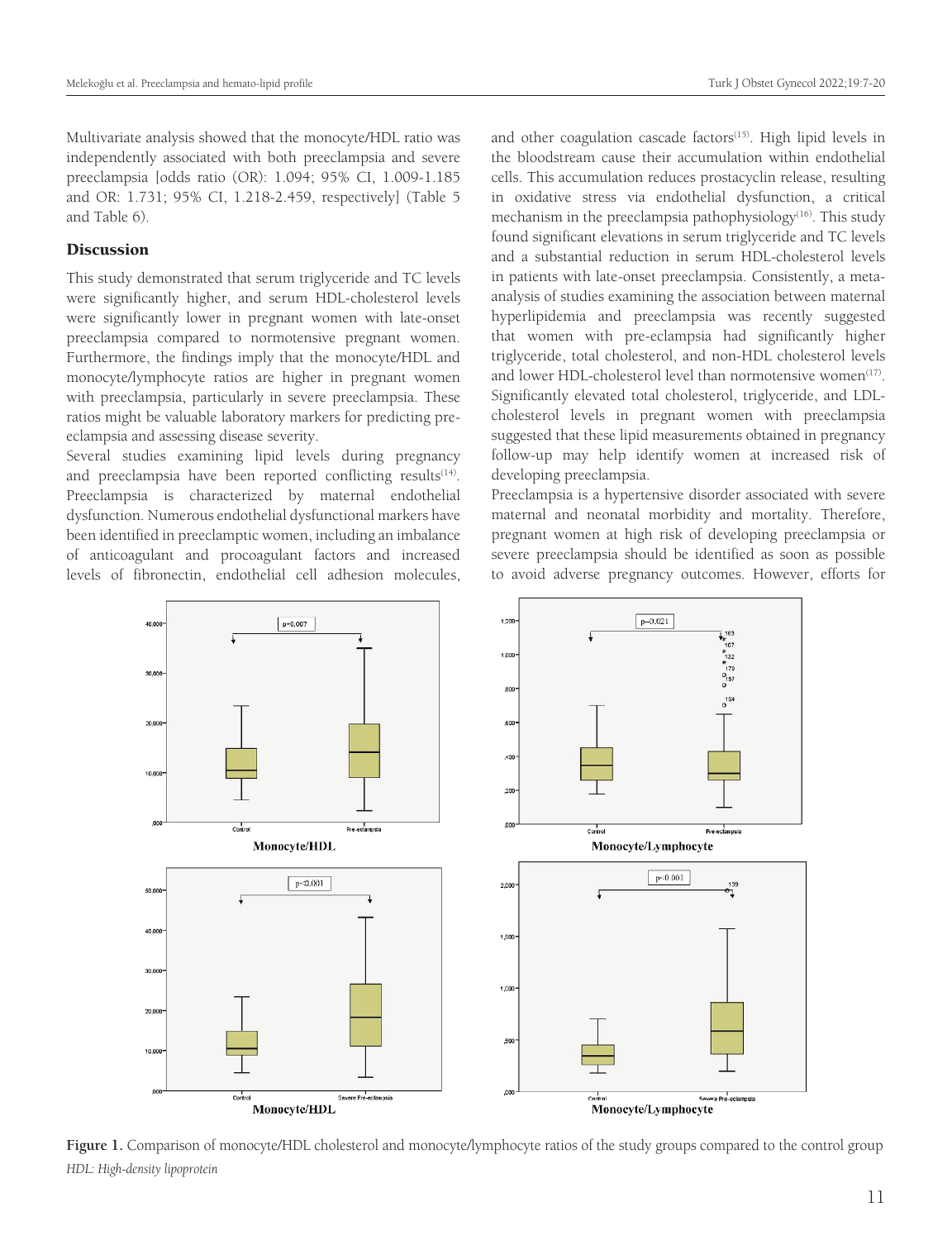| Characteristics                        | Control<br>$(n=96)$   | Preeclampsia<br>$(n=96)$ | Severe preeclampsia<br>$(n=61)$ | p-value <sup>a</sup> | p-value <sup>b</sup> | p-value <sup>c</sup> |
|----------------------------------------|-----------------------|--------------------------|---------------------------------|----------------------|----------------------|----------------------|
| Age (years)*                           | $31(20-42)$           | 32 (18-44)               | 32 (20-44)                      | 0.179                | 0.342                | 0.687                |
| BMI $(kg/m^2)^*$                       | 29.65 (19.38-37.10)   | 32.8 (20.94-45.70)       | 29.14 (20.2-47.26)              | 0.004                | 0.045                | < 0.001              |
| Systolic blood pressure<br>$(mmHg)$ *  | $110(94-130)$         | 140 (130-155)            | 170 (150-240)                   | < 0.001              | < 0.001              | < 0.001              |
| Diastolic blood pressure<br>$(mmHg)$ * | 70 (60-93)            | $90(80-102)$             | $110(90-133)$                   | < 0.001              | < 0.001              | < 0.001              |
| Hemoglobin (g/L)*                      | $12(7.5-14.4)$        | $11.5(6.2-15)$           | $11.7(9.2-15.5)$                | 0.704                | 0.414                | 0.697                |
| Hematocrit (%)*                        | 35 (25.7-40.9)        | 35.85 (22.4-44.4)        | 36.3 (26.4-44)                  | 0.005                | 0.134                | 0.258                |
| Platelet (10 <sup>3</sup> /mL)*        | 214 (97-307)          | 244 (71-431)             | 232 (84-475)                    | 0.012                | 0.776                | 0.068                |
| WBC (x10 <sup>3</sup> /µL)*            | 10.38 (5.60-14.09)    | $10.18(6.14-18.9)$       | 12.40 (6.72-23.70)              | 0.589                | < 0.01               | < 0.001              |
| Neutrophil (x103/µL)*                  | $7.53(3.73-11.87)$    | $6.29(4.02-14.53)$       | $8.75(4.52 - 22.16)$            | 0.04                 | 0.001                | < 0.001              |
| Lymphocyte (x10 <sup>3</sup> /µL)*     | $1.87(1.21-2.85)$     | $2.18(1.11-4.62)$        | $1.88(0.71-4.56)$               | < 0.001              | 0.860                | 0.022                |
| Monocytes $(x10^3/\mu L)^*$            | $0.67(0.36-1.19)$     | $0.66(0.15-1.53)$        | $1.16(0.24-1.98)$               | 0.222                | < 0.001              | < 0.001              |
| BUN (mg/dL)*                           | $6.05(2.93-13.60)$    | $8.37(4.26-14.77)$       | $10.6(6.05-24.39)$              | < 0.001              | < 0.001              | < 0.001              |
| Creatinine (mg/dL)*                    | $0.56(0.40-0.74)$     | $0.62(0.51-0.86)$        | $0.64(0.43-1.07)$               | < 0.001              | < 0.001              | 0.181                |
| $AST (U/L)*$                           | $16(8-36)$            | $18(11-35)$              | $20(12-120)$                    | 0.033                | < 0.001              | 0.003                |
| $ALT (U/L)*$                           | $15(6-53)$            | $12(6-27)$               | $14(6-172)$                     | 0.018                | 0.461                | 0.006                |
| $LDH (U/L)*$                           | 200 (152-309)         | 228 (135-411)            | 301 (172-701)                   | 0.002                | < 0.001              | < 0.001              |
| Uric acid (mg/dL)*                     | $3.94(2.76-5.9)$      | $5.09(2.24-6.9)$         | $4.9(2.57-8.03)$                | < 0.001              | < 0.001              | 0.239                |
| $INR*$                                 | $1(0.88-1.27)$        | $0.93(0.83 - 1.17)$      | $0.88(0.76-1.15)$               | < 0.001              | < 0.001              | < 0.001              |
| APTT (sec)*                            | $25.7(16.9-68.6)$     | $23.95(14.8-51.1)$       | $23.4(18.5-36.7)$               | 0.321                | 0.288                | 0.453                |
| Fibrinogen (mg/dL)*                    | 410.6 (306.9-633.7)   | 474.9 (298.9-759.0)      | 439.2 (134.8-726.6)             | < 0.001              | 0.166                | 0.024                |
| $CRP (mg/dL)*$                         | $0.46(0.30-2.28)$     | $0.68(0.30-5.38)$        | $1.4(0.30-7.61)$                | 0.258                | < 0.001              | ${<}0.001$           |
| Glucose (mg/dL)*                       | $87(65-161)$          | 86 (58-197)              | 81 (53-197)                     | 0.072                | 0.295                | 0.571                |
| Triglyceride (mg/dL)*                  | 208 (101-295)         | 242 (109-495)            | 255 (104-499)                   | < 0.001              | 0.001                | 0.419                |
| Total cholesterol (mg/dL)*             | 186 (132-279)         | 194 (128-378)            | 245 (115-427)                   | 0.013                | < 0.001              | 0.005                |
| LDL-cholesterol (mg/dL)*               | 114.3 (61.3-163.4)    | 98.6 (21.5-210)          | 128.7 (42.5-272.7)              | 0.171                | 0.022                | 0.005                |
| HDL-cholesterol (mg/dL)*               | 57.5 (34.4-107.0)     | 53.6 (31.8-79.5)         | 57.6 (36.5-126.3)               | 0.017                | 0.564                | 0.008                |
| Neutrophil/Lymphocyte*                 | $3.74(2.06-8.72)$     | $3.40(1.10-5.90)$        | $4.28(1.89-20.14)$              | 0.007                | 0.107                | < 0.001              |
| Monocyte/Lymphocyte*                   | $0.34(0.17-0.70)$     | $0.39(0.09-1.09)$        | $0.58(0.19-1.94)$               | 0.021                | < 0.001              | < 0.001              |
| Platelet/Lymphocyte*                   | 120.53 (41.28-200)    | 127.01 (29.06-208.48)    | 106.35 (38.99-388.7)            | 0.940                | 0.122                | 0.381                |
| Monocyte/HDL*                          | 10.51 (4.49-23.43)    | 14.15 (2.34-34.98)       | 18.30 (3.36-43.22)              | 0.007                | < 0.001              | 0.003                |
| Neutrophil/HDL*                        | 120.82 (47.04-256.37) | 122.57 (58.24-303.98)    | 140.61 (44.42-449.08)           | 0.371                | 0.018                | 0.098                |
| $LDL/HDL*$                             | $1.82(0.61-3.21)$     | 1.98 (0.46-3.29)         | $2.04(0.89-4.49)$               | 0.846                | 0.149                | 0.275                |
| Gravidity*                             | $3.0(1.0-7.0)$        | $3.0(1.0-6.0)$           | $3.0(1.0-7.0)$                  | 0.146                | 0.962                | 0.322                |
| Parity*                                | $1.0(0.0-5.0)$        | $1.0(0.0-5.0)$           | $0.0(0.0-5.0)$                  | 0.388                | 0.084                | 0.292                |
| Gestational age at birth<br>(weeks)*   | 37 (34-39)            | 34 (39-37)               | 39 (37-34)                      | 0.006                | 0.001                | < 0.001              |
| Birthweight (g)*                       | 2925 (2230-3550)      | 2230 (3550-2740)         | 3550 (2740-1680)                | < 0.001              | < 0.001              | ${<}0.001$           |

**Table 1.** Clinical characteristics and laboratory data of the study and control groups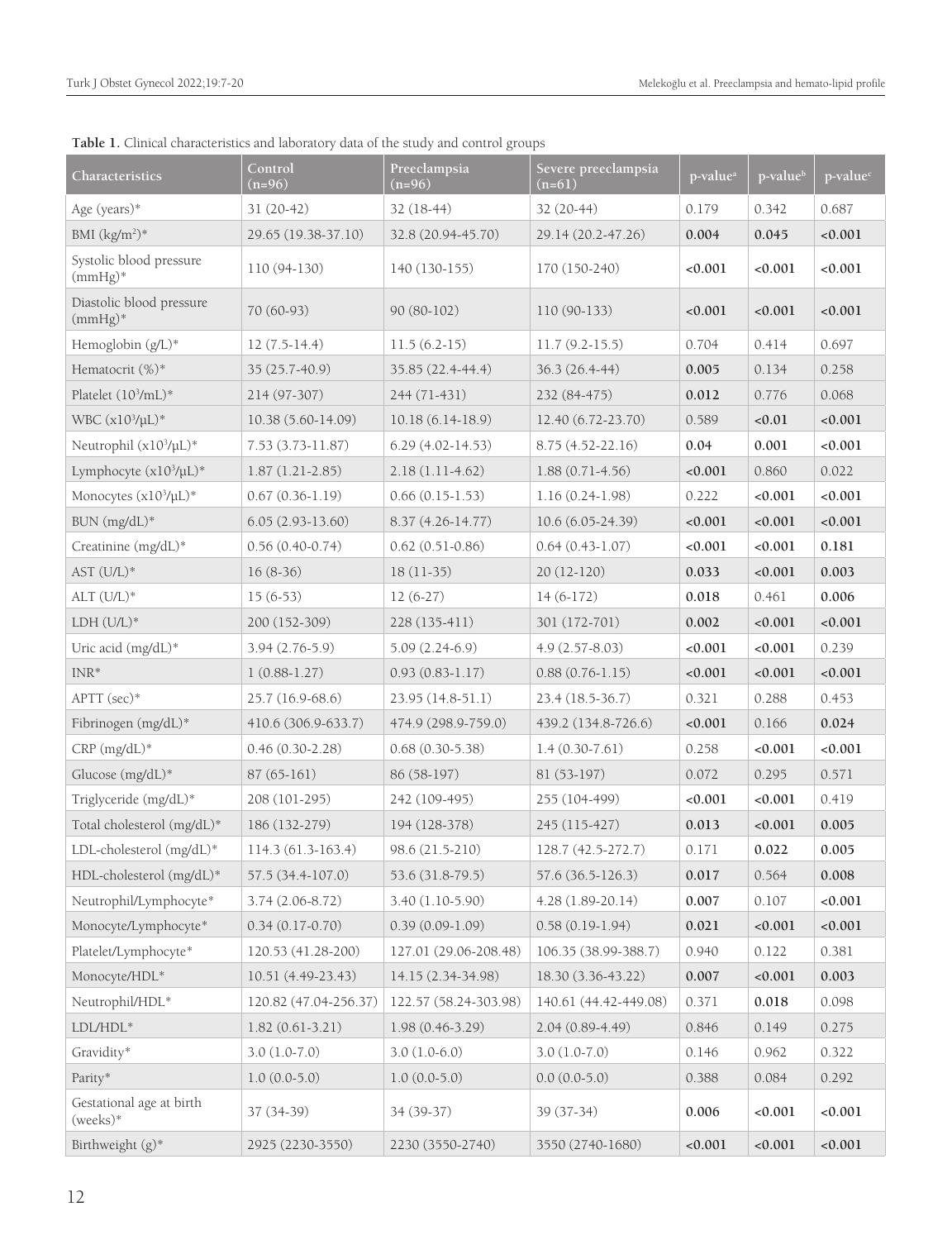| Characteristics                        |                             | Control<br>$(n=96)$ | Preeclampsia<br>$(n=96)$ | Severe preeclampsia<br>$(n=61)$ | p-value <sup>a</sup> | p-value <sup>b</sup> | p-value <sup>c</sup> |
|----------------------------------------|-----------------------------|---------------------|--------------------------|---------------------------------|----------------------|----------------------|----------------------|
| 1 <sup>st</sup> minute Apgar score*    |                             | $8(5-9)$            | $5(9-8)$                 | $9(8-6)$                        | 0.023                | < 0.001              | < 0.001              |
| 5 <sup>th</sup> minute Apgar score*    |                             | $9(6-10)$           | $6(10-9)$                | $10(9-7)$                       | 0.040                | < 0.001              | < 0.001              |
| Umbilical cord pH <sup>*</sup>         |                             | $7.37(7.27 - 7.44)$ | $7.27(7.44 - 7.33)$      | 7.44 (7.33-7.04)                | 0.001                | 0.001                | 0.003                |
|                                        | Umbilical cord base excess* | $-4.9(-9.6-1.7)$    | $-9.6(-1.7-4.8)$         | $-1.7(-4.8-12.1)$               | 0.021                | 0.106                | 0.863                |
| Preeclampsia in obstetric<br>history** |                             | 0(0)                | 4(4.1)                   | 12(19.6)                        | 0.061                | < 0.001              | < 0.001              |
| FGR in obstetric history**             |                             | 4(4.2)              | 20(20.8)                 | 24(39.3)                        | 0.001                | 0.001                | 0.020                |
|                                        | Vaginal                     | 22(22.9)            | 16(16.6)                 | 5(8.2)                          |                      |                      |                      |
| Mode of<br>delivery**                  | Cesarean<br>section         | 74(77.1)            | 80 (83.3)                | 56 (91.8)                       | 0.365                | 0.030                | 0.201                |
|                                        | Female                      | 52(54.2)            | 49(51.0)                 | 33(54.1)                        |                      |                      |                      |
| Gender**                               | Male                        | 44(45.8)            | 47(49.0)                 | 28(45.9)                        | 0.773                | 0.993                | 0.709                |
| NICU requirement**                     |                             | 11(11.5)            | 27(28.1)                 | 42 (68.8)                       | 0.007                | < 0.001              | < 0.001              |

#### **Table 1.** Continued

\*Median (min-Max) \*\*n (%), BMI: Body mass index, WBC: White blood count, BUN: Blood urea nitrogen, AST: Aspartate Aminotransferase, ALT: Alanine aminotransferase, LDH: Lactate dehydrogenase, INR: International normalized ratio, APTT: Activated partial thromboplastin time, CRP: C-reactive protein test, LDL: Low-density lipoprotein, HDL: High-density lipoprotein, FGR: Fetal growth restriction, NICU: Neonatal intensive care unit.

a Shows statistical significance between preeclampsia and control groups.

b Shows statistical significance between severe preeclampsia and control groups.

c Shows statistical significance between preeclampsia and severe preeclampsia groups.

Significant p values are shown in bold

| Variables                 | Cut-off | Sensitivity       | Specificity      | $LR+$ | $LR-$ | <b>PPV</b> | <b>NPV</b> | AUC (95% CI)           | p-value |
|---------------------------|---------|-------------------|------------------|-------|-------|------------|------------|------------------------|---------|
| Neutrophil/<br>Lymphocyte | 4.378   | 88.5 (80.4-94.1)  | 37.5 (27.8-48.0) | 1.42  | 0.31  | 58.61      | 76.53      | $0.612(0.532 - 0.612)$ | 0.006   |
| Monocyte/<br>Lymphocyte   | 0.314   | 57.3 (46.8-67.3)  | 68.8 (58.5-77.8) | 1.83  | 0.62  | 64.75      | 61.71      | $0.596(0.523 - 0.666)$ | 0.021   |
| Platelet/Lymphocyte       | 136.204 | $40.6(30.7-51.1)$ | 74.0 (64.0-82.4) | 1.56  | 0.80  | 60.96      | 55.47      | $0.503(0.430 - 0.576)$ | 0.941   |
| Monocyte/HDL              | 19.346  | 78.1 (69.4-88.2)  | 96.9 (91.1-99.4) | 9.0   | 0.74  | 90.06      | 57.41      | $0.613(0.541-0.683)$   | 0.006   |
| Neutrophil/HDL            | 86.376  | $91.7(84.2-96.3)$ | 24.0 (15.8-33.7) | 1.21  | 0.35  | 54.7       | 74.2       | $0.537(0.464 - 0.609)$ | 0.375   |
| LDL/HDL                   | 2.663   | $16.7(9.8-25.6)$  | 95.8 (89.7-98.9) | 4.00  | 0.87  | 80.0       | 53.5       | $0.508(0.435 - 0.581)$ | 0.848   |

#### **Table 2.** ROC analysis showing the predictive value of inflammatory markers for preeclampsia

LDL: Low-density lipoprotein, HDL: High-density lipoprotein, LR: Likelihood ratio, PPV: Positive predictive value, NPV: Negative predictive value, AUC: Area under the curve, ROC: Receiver operating characteristic, CI: Confidence interval. Significant p values are shown in bold

predicting pre-eclampsia remain elusive up to now. Given that inflammation is thought to be a critical step in preeclampsia development, several studies have been conducted to reveal alterations in hematological inflammatory markers in preeclampsia<sup>(18,19)</sup>. Systemic inflammatory indices formed from peripheral blood cells have recently gained much importance due to both simplicity of measurement and availability. These combined parameters are derived from basic measures such as the neutrophil-lymphocyte ratio and monocyte-lymphocyte ratio. They have been extensively used to make a diagnosis or predict the severity of septicemia, spondyloarthritis, and hepatocellular cancer<sup>(20-22)</sup>. Monocyte-lymphocyte ratio and

neutrophil-lymphocyte ratio are hematological inflammatory indices determined by activators of inflammation (neutrophils/ monocytes) and regulators of inflammation (lymphocytes) that are assumed to be effective predictors of systemic inflammation and immune balance. Although abnormal white blood cell counts have been documented in preeclampsia, their relevance in clinical evaluation, differential diagnosis, and prognostic assessment remains unknown. Recently, Kang et al.<sup>(23)</sup> carried out a meta-analysis including 3.982 patients who evaluated the predictive role of neutrophil-to-lymphocyte ratio in preeclampsia. They suggested that the neutrophil-tolymphocyte ratio is a potential predictive biomarker because of its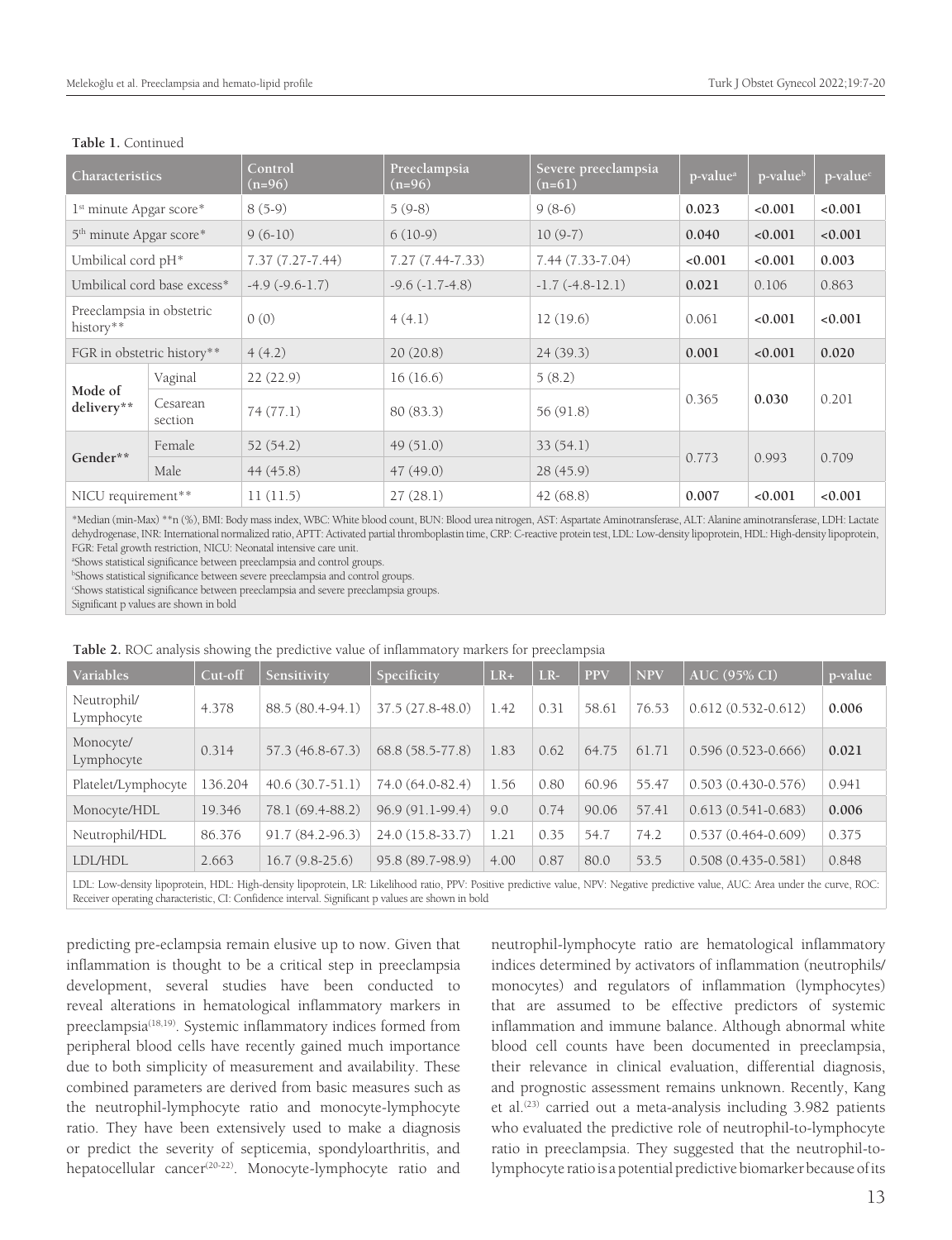considerable elevation in preeclamptic pregnancies, particularly in pregnant women with severe preeclampsia. Besides, Wang et al.(24) investigated the contribution of systemic hematological inflammation indices (including neutrophil-lymphocyte ratio and monocyte-lymphocyte ratio) to the pathogenesis of preeclampsia. In pregnant women with preeclampsia, they found higher monocyte-lymphocyte and monocyte-lymphocyte ratios. These results are in accordance with our findings. Therefore, the predictive value of the monocyte-lymphocyte ratio in preeclampsia and severe preeclampsia may arise due

to its indicator properties for systemic inflammatory/immune response.

Preeclampsia is a multisystem condition with unknown pathogenetic mechanisms. Given that the only treatment option is delivery, early detection and prevention are critical for avoiding adverse perinatal outcomes. As a result, interest in the role of novel biomarkers that could aid in identifying high-risk pregnant women and give light on the disorder's etiology is developing. Our study data indicate that the monocyte/HDL ratio is higher in preeclamptic pregnant



**Figure 2.** Receiver operating characteristic analysis showing the utility of monocyte/HDL and monocyte/lymphocyte ratios in patients with preeclampsia and severe preeclampsia

*HDL: High-density lipoprotein, LDL: Low-density lipoprotein, AUC: Area under the curve*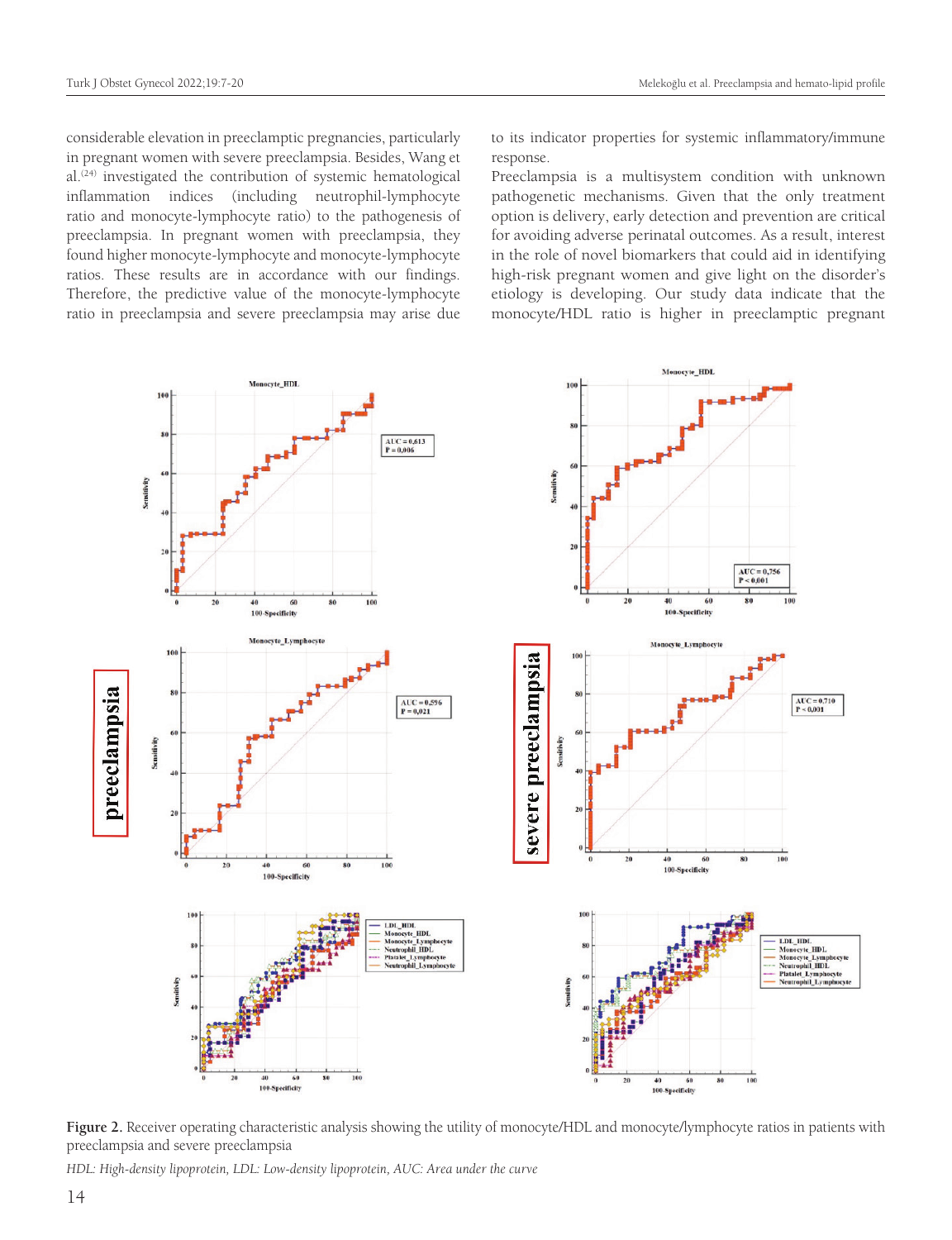| Variables                 | Cut-off | Sensitivity                                                                                                                                                                                                                                                                                                                               | Specificity       | $LR+$ | $ LR-$ | <b>PPV</b> | <b>NPV</b> | <b>AUC (95% CI)</b>                                                                                                                                 | p-value |
|---------------------------|---------|-------------------------------------------------------------------------------------------------------------------------------------------------------------------------------------------------------------------------------------------------------------------------------------------------------------------------------------------|-------------------|-------|--------|------------|------------|-----------------------------------------------------------------------------------------------------------------------------------------------------|---------|
| Neutrophil/<br>Lymphocyte | 7.628   | 29.5 (18.5-42.6)                                                                                                                                                                                                                                                                                                                          | 95.8 (89.7-98.9)  | 7.08  | 0.74   | 87.6       | 57.6       | $0.576(0.495 - 0.655)$                                                                                                                              | 0.136   |
| Monocyte/<br>Lymphocyte   | 0.452   | $60.7(47.3-72.9)$                                                                                                                                                                                                                                                                                                                         | 79.2 (69.7-86.8)  | 2.91  | 0.50   | 74.4       | 66.8       | $0.710(0.633 - 0.780)$                                                                                                                              | < 0.001 |
| Platelet/Lymphocyte       | 94.889  | 45.9 (33.1-59.2)                                                                                                                                                                                                                                                                                                                          | 78.1 (68.5-85.9)  | 2.10  | 0.69   | 67.7       | 59.1       | $0.573(0.492 - 0.652)$                                                                                                                              | 0.131   |
| Monocyte/HDL              | 16.652  | 59.0 (45.7-71.4)                                                                                                                                                                                                                                                                                                                          | 85.4 (76.7-91.8)  | 4.05  | 0.48   | 80.2       | 67.6       | $0.756(0.681 - 0.821)$                                                                                                                              | < 0.001 |
| Neutrophil/HDL            | 137.575 | 59.0 (45.7-71.4)                                                                                                                                                                                                                                                                                                                          | $62.5(52.0-72.2)$ | 1.57  | 0.66   | 61.1       | 60.4       | $0.612(0.531 - 0.688)$                                                                                                                              | 0.016   |
| LDL/HDL                   | 2.353   | $37.7(25.6-51.0)$                                                                                                                                                                                                                                                                                                                         | 86.5 (78.0-92.6)  | 2.78  | 0.72   | 73.6       | 58.1       | $0.568(0.487 - 0.647)$                                                                                                                              | 0.166   |
|                           |         | $\overline{1}$ , and the state $\overline{1}$ , and $\overline{1}$ , and $\overline{1}$ , and $\overline{1}$ , $\overline{1}$ , $\overline{1}$ , $\overline{1}$ , $\overline{1}$ , $\overline{1}$ , $\overline{1}$ , $\overline{1}$ , $\overline{1}$ , $\overline{1}$ , $\overline{1}$ , $\overline{1}$ , $\overline{1}$ , $\overline{1}$ |                   |       |        |            |            | $\mathbf{1}$ , $\mathbf{1}$ , $\mathbf{1}$ , $\mathbf{1}$ , $\mathbf{1}$ , $\mathbf{1}$ , $\mathbf{1}$ , $\mathbf{1}$ , $\mathbf{1}$ , $\mathbf{1}$ |         |

**Table 3.** ROC analysis showing the predictive value of inflammatory markers for severe preeclampsia

LDL: Low-density lipoprotein, HDL: High-density lipoprotein, LR: Likelihood ratio, PPV: Positive predictive value, NPV: Negative predictive value, AUC: Area under the curve, CI: Confidence interval, ROC: Receiver operating characteristic

women, and it is a useful biochemical marker for clinical prognosis and disease severity assessment in patients with preeclampsia. Also, the results of this study revealed that the monocyte/HDL ratio is independently associated with both preeclampsia and severe preeclampsia. To the best of our knowledge, this is the first report evaluating maternal serum monocyte/HDL ratio in pregnant women with preeclampsia and severe preeclampsia. Monocytes account for approximately 3-8% of all circulating leukocytes and, along with other granular and agranular cell lines such as basophils, eosinophils, lymphocytes, and neutrophils, are critical elements of innate immunity<sup>(25)</sup>. Monocytes play an essential role in the onset and regression of inflammation in tissues; this is accomplished primarily through phagocytosis, the release of pro-inflammatory mediators, the presence of reactive oxygen species, and activation of the acquired immune system. By contrast, HDL cholesterol counteracts monocytes' pro-inflammatory and pro-oxidant effects by inhibiting the oxidation of LDL molecules and macrophage migration, as well as promoting cholesterol efflux from these cells<sup>(26)</sup>. Along with the well-established anti-inflammatory and antioxidant properties of HDL-cholesterol, it has been recently claimed that these molecules act as a suppressive factor in regulating monocyte activation, proliferation, and differentiation of monocyte progenitor cells. The monocyte count to HDL-cholesterol ratio has been reported to be a novel predictor and prognostic indicator of mortality and morbidity in various chronic inflammatory diseases, including cardiovascular disease, chronic kidney disease, abdominal aortic aneurysm, intracerebral hemorrhage, hypertension, and metabolic syndrome<sup> $(27)$ </sup>. In accordance, recently, Dincgez Cakmak et al.<sup>(28)</sup> found higher serum monocyte/ HDL ratio levels in women with polycystic ovary syndrome (PCOS) that underlie chronic low-grade inflammation in the molecular mechanisms of this syndrome. They showed that monocyte/HDL ratio was an independent predictor of metabolic syndrome in patients with PCOS. Previous studies showed a significant association between monocyte/HDL ratio and inflammation and oxidative stress. Our findings are parallel to the previous studies' observations that confirm our results.

## **Study Limitations**

The current study has a few limitations, such as a cross-sectional study design and the single-center population. However, the number of participants in the study was sufficient to assess the predictive value of inflammatory markers. The major limitation of the study was that only pregnant women with late-onset preeclampsia were included in the study, and cases that presented before 34 weeks of gestation were not included. Additionally, we could only analyze hemato-lipid parameters from the third trimester. Serial maternal serum measurements, including measurements in the first and second trimesters, were not performed during pregnancy. The study's main strength was the first assessment of monocyte/HDL ratio in pregnant women complicated with preeclampsia and severe preeclampsia. The prospective cohort design was additional strength.

# Conclusion

This study found that serum triglyceride and TC levels were significantly higher in pregnant women with late-onset preeclampsia, while serum HDL-cholesterol levels were significantly lower. Furthermore, when hematological and lipid parameters were compared, it was shown that preeclamptic and severe preeclamptic pregnant women had considerably greater monocyte/HDL and monocyte/lymphocyte ratios, whereas the monocyte/HDL ratio was independently related to preeclampsia and severe preeclampsia. The results of this study also revealed that the measurement of monocyte/ HDL ratio in the pregnant population could be a useful clinical tool for predicting the development of preeclampsia, and further studies must reveal the role of dyslipidemia in elucidating the pathophysiology of complications associated with preeclampsia.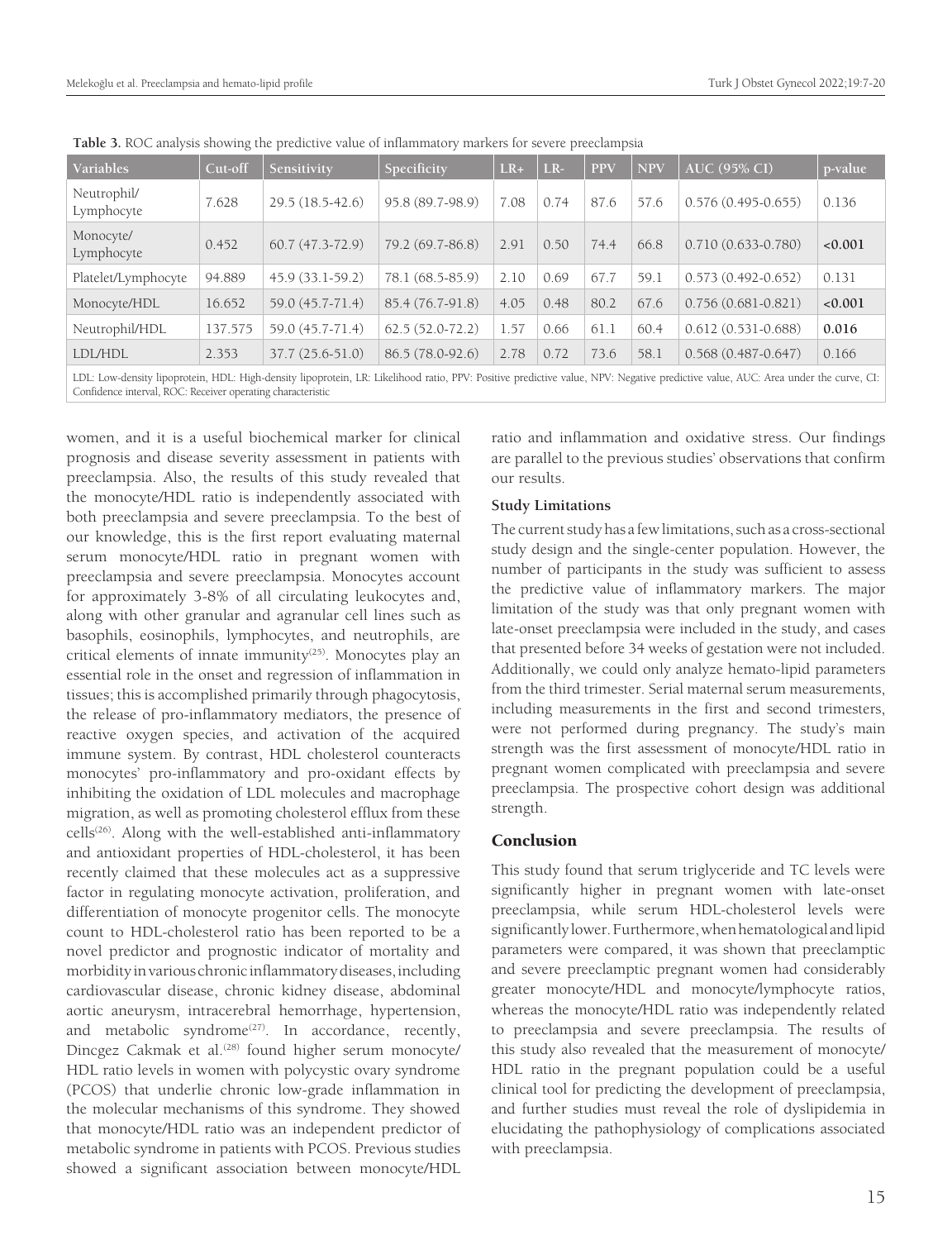| l<br>١                     |
|----------------------------|
| ł                          |
|                            |
|                            |
|                            |
|                            |
| l                          |
| l<br>ï                     |
|                            |
|                            |
|                            |
| l<br>l                     |
|                            |
|                            |
| ś                          |
|                            |
| l<br>I                     |
|                            |
| ı<br>ć<br>į<br>ļ<br>ĺ<br>l |

|              |                   | Table 4. Correlations between hemato-lipid profile and inflammatory markers in the control and study groups |            |            |                         |            |                      |                            |                     |             |                        |                        |                  |                                |             |
|--------------|-------------------|-------------------------------------------------------------------------------------------------------------|------------|------------|-------------------------|------------|----------------------|----------------------------|---------------------|-------------|------------------------|------------------------|------------------|--------------------------------|-------------|
| Correlations |                   |                                                                                                             |            |            |                         |            |                      |                            |                     |             |                        |                        |                  |                                |             |
| Groups       |                   |                                                                                                             | <b>BMI</b> | Hemoglobin | $F_{\rm T}$             | <b>WBC</b> | Total<br>cholesterol | cholesterol<br><b>TOP-</b> | cholesterol<br>HDL- | Neutrophil/ | Lymphocyte<br>Monocyte | Lymphocyte<br>Platelet | Monocyte/<br>HDL | Neutrophil <sup>/</sup><br>HDL | Лď<br>$\Xi$ |
|              |                   | Spear rho                                                                                                   | $-0.030$   | $-0.066$   | $\frac{1}{6}$<br>$-0.0$ | 0.011      | 0.042                | $-0.046$                   | 0.010               | $-0.004$    | $-0.120$               | $-0.004$               | $-0.119$         | $-0.050$                       | $-0.078$    |
|              | Age               | p-value                                                                                                     | 0.770      | 0.523      | 0.463                   | 0.913      | 0.681                | 0.655                      | 0.919               | 0.968       | 0.245                  | 0.971                  | 0.248            | 0.626                          | 0.452       |
|              |                   | Spearman rho                                                                                                |            | 0.303      | $-0.047$                | $-0.140$   | 0.093                | $-0.147$                   | 0.101               | 0.110       | $-0.076$               | 0.085                  | $-0.170$         | 0.039                          | $-0.046$    |
|              | BMI               | p-value                                                                                                     |            | 0.003      | 0.647                   | 0.175      | 0.369                | 0.154                      | 0.329               | 0.284       | 0.460                  | 0.409                  | 0.097            | 0.708                          | 0.657       |
|              |                   | Spearman rho                                                                                                |            |            | 50<br>$-0.1$            | 0.020      | 0.236                | 0.238                      | 0.232               | 0.122       | 0.064                  | $-0.048$               | $-0.052$         | $-0.0 + 9$                     | 0.114       |
|              | Hemoglobin        | $p$ -value                                                                                                  |            |            | 0.143                   | 0.847      | 0.021                | 0.019                      | 0.023               | 0.235       | 0.535                  | 0.644                  | 0.616            | 0.635                          | 0.267       |
|              |                   | Spearman rho                                                                                                |            |            |                         | 0.060      | 0.032                | 0.057                      | $-0.022$            | 0.257       | $-0.126$               | 0.750                  | $-0.189$         | 0.195                          | 0.124       |
|              | $\mathsf{PLT}$    | $p$ -value                                                                                                  |            |            |                         | 0.558      | 0.754                | 0.582                      | 0.833               | 0.012       | 0.223                  | $-0.001$               | 0.065            | 0.057                          | 0.228       |
|              |                   | Spearman rho                                                                                                |            |            |                         |            | $-0.357$             | $-0.426$                   | $-0.206$            | 0.665       | 0.257                  | 0.008                  | 0.349            | 0.739                          | $-0.367$    |
|              | <b>WBC</b>        | p-value                                                                                                     |            |            |                         |            | 0.001                | 0.001                      | 0.045               | $-0.001$    | 0.011                  | 0.939                  | 0.001            | 0.001                          | 0.001       |
|              |                   | Spearman rho                                                                                                |            |            |                         |            |                      | 0.508                      | 0.074               | $-0.014$    | 0.053                  | 0.233                  | $-0.165$         | $-0.274$                       | 0.477       |
|              | Total cholesterol | p-value                                                                                                     |            |            |                         |            |                      | 0.001                      | 0.471               | 0.889       | 0.608                  | 0.022                  | 0.107            | 0.007                          | 0.001       |
| Control      |                   | Spearman rho                                                                                                |            |            |                         |            |                      |                            | 0.297               | $-0.040$    | 0.246                  | 0.281                  | $-0.149$         | $-0.488$                       | 0.627       |
|              | LDL-cholesterol   | p-value                                                                                                     |            |            |                         |            |                      |                            | 0.003               | 0.698       | 0.016                  | 0.005                  | 0.147            | 0.001                          | 0.001       |
|              |                   | Spearman rho                                                                                                |            |            |                         |            |                      |                            |                     | $-0.266$    | $-0.075$               | $-0.142$               | $-0.550$         | $-0.710$                       | $-0.451$    |
|              | HDL-cholesterol   | p-value                                                                                                     |            |            |                         |            |                      |                            |                     | 0.009       | 0.469                  | 0.168                  | 0.001            | 0.001                          | 0.001       |
|              | Neutrophil        | Spearman rho                                                                                                |            |            |                         |            |                      |                            |                     |             | 0.430                  | 0.580                  | 0.223            | 0.710                          | 0.061       |
|              | lymphocyte        | p-value                                                                                                     |            |            |                         |            |                      |                            |                     |             | 0.001                  | $-0.001$               | 0.029            | $-0.001$                       | 0.552       |
|              | Monocyte/         | Spearman rho                                                                                                |            |            |                         |            |                      |                            |                     |             |                        | 0.299                  | 0.698            | 0.182                          | 0.179       |
|              | lymphocyte        | p-value                                                                                                     |            |            |                         |            |                      |                            |                     |             |                        | 0.003                  | 0.001            | 0.075                          | 0.081       |
|              | Platelet/         | Spearman rho                                                                                                |            |            |                         |            |                      |                            |                     |             |                        |                        | 0.012            | 0.272                          | 0.386       |
|              | lymphocyte        | p-value                                                                                                     |            |            |                         |            |                      |                            |                     |             |                        |                        | 0.905            | 0.007                          | $-0.001$    |
|              |                   | Spearman rho                                                                                                |            |            |                         |            |                      |                            |                     |             |                        |                        |                  | 0.502                          | 0.236       |
|              | Monocyte/HDL      | p-value                                                                                                     |            |            |                         |            |                      |                            |                     |             |                        |                        |                  | $-0.001$                       | 0.021       |
|              |                   | Spearman rho                                                                                                |            |            |                         |            |                      |                            |                     |             |                        |                        |                  |                                | 0.024       |
|              | Neutrophil/HDL    | p-value                                                                                                     |            |            |                         |            |                      |                            |                     |             |                        |                        |                  |                                | 0.816       |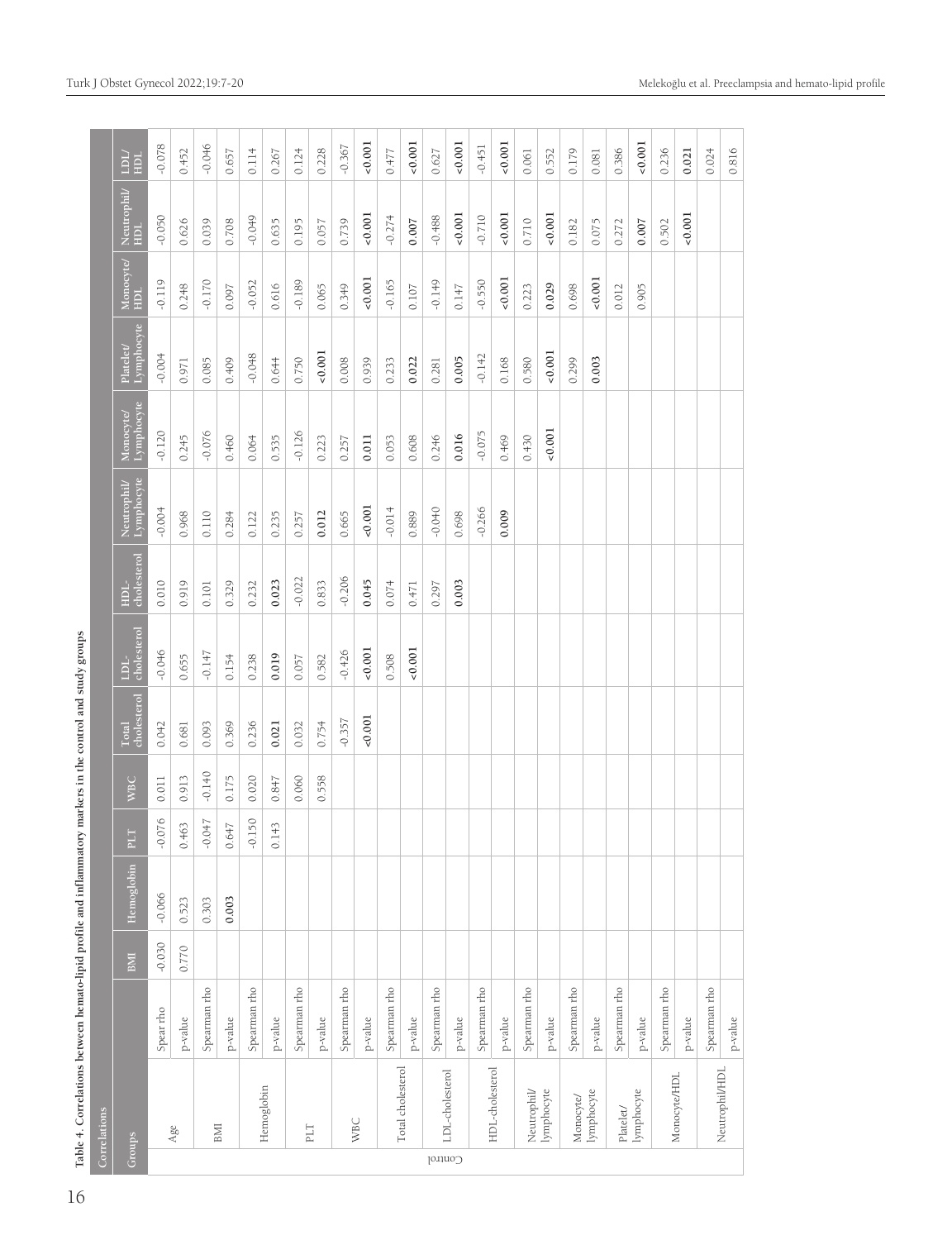| ۰ |  |
|---|--|
| ٦ |  |
|   |  |
|   |  |

|              | Table 4. Continued                                                      |              |       |            |                             |            |                               |                     |                     |             |                         |                        |                                                              |                    |            |
|--------------|-------------------------------------------------------------------------|--------------|-------|------------|-----------------------------|------------|-------------------------------|---------------------|---------------------|-------------|-------------------------|------------------------|--------------------------------------------------------------|--------------------|------------|
|              | Correlations                                                            |              |       |            |                             |            |                               |                     |                     |             |                         |                        |                                                              |                    |            |
| Groups       |                                                                         |              | BMI   | Hemoglobin | PLT                         | <b>WBC</b> | and a<br>cholesterol<br>Total | cholesterol<br>TDF- | cholesterol<br>HDL- | Neutrophil/ | Lymphocyte<br>Monocyte/ | Lymphocyte<br>Platelet | $\begin{array}{ l} \text{Monocyte} \\\text{HDL} \end{array}$ | Neutrophil/<br>HDL | /TICT<br>E |
|              |                                                                         | Spearman rho | 0.641 | 0.021      | 144<br>$\overrightarrow{Q}$ | $-0.083$   | $-0.184$                      | $-0.368$            | $-0.145$            | $-0.224$    | 0.150                   | $-0.085$               | 0.157                                                        | $-0.057$           | $-0.331$   |
|              | $_{\rm Age}$                                                            | p-value      | 0.001 | 0.837      | 63<br>$\overline{0}$        | 0.422      | 0.072                         | 0.001               | 0.160               | 0.029       | 0.144                   | 0.409                  | 0.127                                                        | 0.582              | 0.001      |
|              |                                                                         | Spearman rho |       | 0.022      | $110$<br>$\bigcirc$         | 0.021      | $-0.228$                      | $-0.428$            | $-0.017$            | $-0.037$    | 0.009                   | $-0.025$               | 0.064                                                        | 0.020              | $-0.403$   |
|              | BMI                                                                     | p-value      |       | 0.833      | 85<br>$\overline{0.2}$      | 0.841      | 0.025                         | 0.001               | 0.869               | 0.722       | 0.931                   | 0.806                  | 0.535                                                        | 0.844              | 0.001      |
|              |                                                                         | Spearman rho |       |            | 581<br>$\ddot{\sigma}$      | 0.321      | 0.089                         | 0.116               | 0.348               | 0.084       | 0.055                   | $-0.519$               | $-0.048$                                                     | $-0.054$           | 0.063      |
|              | Hemoglobin                                                              | p-value      |       |            | 001<br>$\ddot{\mathrm{o}}$  | 0.001      | 0.388                         | 0.259               | 0.001               | 0.414       | 0.597                   | 0.001                  | 0.640                                                        | 0.602              | 0.543      |
|              |                                                                         | Spearman rho |       |            |                             | 0.121      | 0.246                         | 0.133               | $-0.045$            | 0.130       | 0.006                   | 0.646                  | $-0.085$                                                     | 0.151              | 0.011      |
|              | PLT                                                                     | $p$ -value   |       |            |                             | 0.241      | 0.016                         | 0.196               | 0.662               | 0.208       | 0.953                   | 0.001                  | 0.412                                                        | 0.143              | 0.912      |
|              |                                                                         | Spearman rho |       |            |                             |            | 0.018                         | $-0.031$            | 0.182               | 0.244       | 0.016                   | $-0.213$               | 0.229                                                        | 0.478              | $-0.158$   |
|              | <b>WBC</b>                                                              | p-value      |       |            |                             |            | 0.862                         | 0.764               | 0.075               | 0.016       | 0.874                   | 0.037                  | 0.025                                                        | 0.001              | 0.124      |
|              | Total                                                                   | Spearman rho |       |            |                             |            |                               | 0.857               | 0.451               | 0.315       | 0.127                   | 0.287                  | $-0.324$                                                     | $-0.202$           | 0.574      |
|              | cholesterol                                                             | $p$ -value   |       |            |                             |            |                               | 0.001               | 0.001               | 0.002       | 0.219                   | 0.005                  | 0.001                                                        | 0.048              | 0.001      |
| Preeclampsia | $\Box$                                                                  | Spearman rho |       |            |                             |            |                               |                     | 0.406               | 0.375       | 0.103                   | 0.249                  | $-0.376$                                                     | $-0.186$           | 0.753      |
|              | cholesterol                                                             | p-value      |       |            |                             |            |                               |                     | 0.001               | $-0.001$    | 0.317                   | 0.014                  | 0.001                                                        | 0.069              | 0.001      |
|              | HDL-                                                                    | Spearman rho |       |            |                             |            |                               |                     |                     | 0.038       | $-0.062$                | $-0.017$               | $-0.580$                                                     | $-0.636$           | $-0.202$   |
|              | cholesterol                                                             | p-value      |       |            |                             |            |                               |                     |                     | 0.711       | 0.549                   | 0.871                  | 0.001                                                        | 0.001              | 0.048      |
|              | Neutrophil                                                              | Spearman rho |       |            |                             |            |                               |                     |                     |             | 0.524                   | 0.561                  | 0.088                                                        | 0.506              | 0.354      |
|              | lymphocyte                                                              | $p$ -value   |       |            |                             |            |                               |                     |                     |             | 0.001                   | 0.001                  | 0.392                                                        | 0.001              | 0.001      |
|              |                                                                         | Spearman rho |       |            |                             |            |                               |                     |                     |             |                         | 0.282                  | 0.581                                                        | 0.234              | 0.167      |
|              | $\begin{array}{ll} \text{Monovte} & \\ \text{lymphocyte} & \end{array}$ | p-value      |       |            |                             |            |                               |                     |                     |             |                         | 0.005                  | 0.001                                                        | 0.022              | 0.104      |
|              | ${\it Platelet}$                                                        | Spearman rho |       |            |                             |            |                               |                     |                     |             |                         |                        | $-0.144$                                                     | 0.139              | 0.169      |
|              | lymphocyte                                                              | p-value      |       |            |                             |            |                               |                     |                     |             |                         |                        | 0.163                                                        | 0.178              | 0.099      |
|              | Monocyte/<br>HDL                                                        | Spearman rho |       |            |                             |            |                               |                     |                     |             |                         |                        |                                                              | 0.553              | 0.001      |
|              |                                                                         | p-value      |       |            |                             |            |                               |                     |                     |             |                         |                        |                                                              | 0.001              | 0.990      |
|              | Neutrophil/<br>HDL                                                      | Spearman rho |       |            |                             |            |                               |                     |                     |             |                         |                        |                                                              |                    | 0.202      |
|              |                                                                         | $p$ -value   |       |            |                             |            |                               |                     |                     |             |                         |                        |                                                              |                    | 0.049      |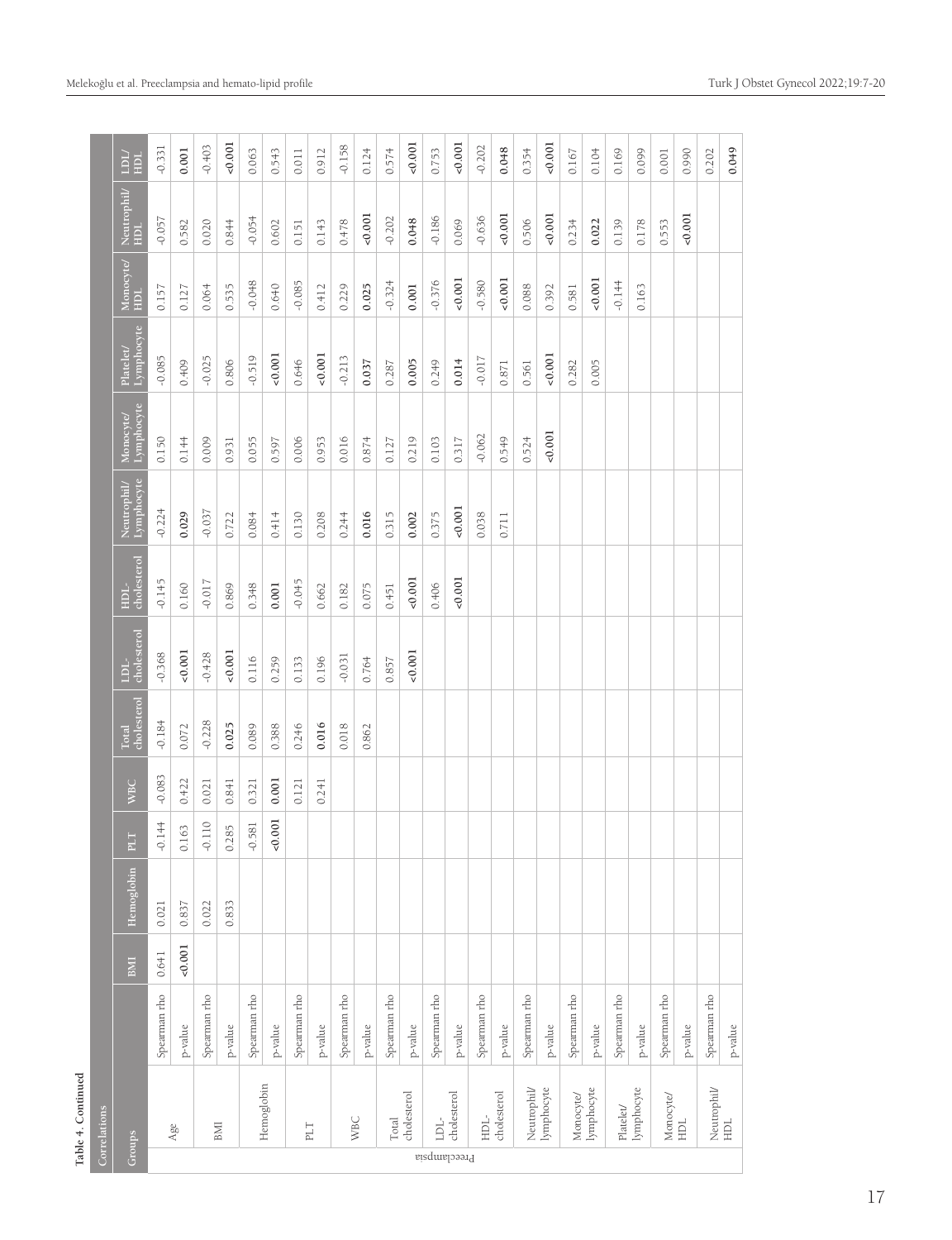| muor           | $\overline{a}$ |
|----------------|----------------|
|                |                |
| Ē              |                |
| Ç              | J              |
| 4              |                |
| $\overline{c}$ |                |
| ГaЫ            |                |
|                |                |

18

|                     | Table 4. Continued                                                                                                                                |              |          |            |                 |            |                             |                                |                     |                          |                        |                         |                   |                  |                     |
|---------------------|---------------------------------------------------------------------------------------------------------------------------------------------------|--------------|----------|------------|-----------------|------------|-----------------------------|--------------------------------|---------------------|--------------------------|------------------------|-------------------------|-------------------|------------------|---------------------|
|                     | Correlations                                                                                                                                      |              |          |            |                 |            |                             |                                |                     |                          |                        |                         |                   |                  |                     |
| Groups              |                                                                                                                                                   |              | BMI      | Hemoglobin | PLT             | <b>WBC</b> | cholesterol<br><b>Total</b> | cholesterol<br>FUT <sub></sub> | cholesterol<br>HDL- | Lymphocyte<br>Neutrophil | Lymphocyte<br>Monocyte | Lymphocyte<br>Platelet/ | Monocyte<br>$\Xi$ | Neutrophil/<br>E | <b>TDT</b><br>$\Xi$ |
|                     |                                                                                                                                                   | Spearman rho | $-0.037$ | $-0.099$   | 041<br>$\circ$  | 0.012      | $-0.294$                    | $-0.353$                       | $-0.112$            | 0.159                    | 0.074                  | 0.087                   | 0.079             | 0.076            | $-0.309$            |
|                     | Age                                                                                                                                               | p-value      | 0.776    | 0.446      | 0.753           | 0.930      | 0.022                       | 0.005                          | 0.389               | 0.221                    | 0.570                  | 0.503                   | 0.543             | 0.559            | 0.015               |
|                     |                                                                                                                                                   | Spearman rho |          | $-0.096$   | $-0.106$        | 0.178      | $-0.110$                    | $-0.156$                       | $-0.189$            | 0.069                    | 0.118                  | $-0.221$                | 0.284             | 0.233            | 0.015               |
|                     | BMI                                                                                                                                               | p-value      |          | 0.464      | 0.417           | 0.170      | 0.397                       | 0.230                          | 0.144               | 0.597                    | 0.366                  | 0.087                   | 0.027             | 0.071            | 0.911               |
|                     |                                                                                                                                                   | Spearman rho |          |            | $0 + 0$<br>P    | $-0.011$   | 0.121                       | 0.061                          | 0.330               | $-0.184$                 | $-0.095$               | $-0.264$                | $-0.153$          | $-0.128$         | $-0.126$            |
|                     | Hemoglobin                                                                                                                                        | p-value      |          |            | .759<br>$\circ$ | 0.931      | 0.354                       | 0.639                          | 0.009               | 0.155                    | 0.468                  | 0.040                   | 0.239             | 0.326            | 0.332               |
|                     |                                                                                                                                                   | Spearman rho |          |            |                 | 0.195      | 0.290                       | 0.304                          | 0.080               | $-0.263$                 | $-0.268$               | 0.517                   | $-0.077$          | $-0.055$         | 0.272               |
|                     | PLT                                                                                                                                               | p-value      |          |            |                 | 0.131      | 0.023                       | 0.017                          | 0.538               | 0.041                    | 0.037                  | 0.001                   | 0.556             | 0.676            | 0.034               |
|                     |                                                                                                                                                   | Spearman rho |          |            |                 |            | 0.008                       | 0.029                          | $-0.086$            | 0.471                    | 0.090                  | 0.017                   | 0.245             | 0.797            | 0.050               |
|                     | <b>WBC</b>                                                                                                                                        | $p$ -value   |          |            |                 |            | 0.954                       | 0.823                          | 0.512               | 0.001                    | 0.489                  | 0.895                   | 0.057             | 0.001            | 0.700               |
|                     |                                                                                                                                                   | Spearman rho |          |            |                 |            |                             | 0.934                          | 0.514               | $-0.288$                 | $-0.200$               | 0.065                   | $-0.395$          | $-0.346$         | 0.614               |
|                     | Total cholesterol                                                                                                                                 | p-value      |          |            |                 |            |                             | 0.001                          | 0.001               | 0.024                    | 0.122                  | 0.616                   | 0.002             | 0.006            | 0.001               |
|                     |                                                                                                                                                   | Spearman rho |          |            |                 |            |                             |                                | 0.356               | $-0.316$                 | $-0.209$               | 0.052                   | $-0.306$          | $-0.276$         | 0.789               |
|                     | LDL-cholesterol                                                                                                                                   | p-value      |          |            |                 |            |                             |                                | 0.005               | 0.013                    | 0.107                  | 0.693                   | 0.016             | 0.032            | 0.001               |
| Severe Preeclampsia |                                                                                                                                                   | Spearman rho |          |            |                 |            |                             |                                |                     | $-0.039$                 | $-0.043$               | 0.127                   | $-0.632$          | $-0.578$         | $-0.223$            |
|                     | HDL-cholesterol                                                                                                                                   | p-value      |          |            |                 |            |                             |                                |                     | 0.765                    | 0.740                  | 0.329                   | 0.001             | 0.001            | 0.084               |
|                     | Neutrophil                                                                                                                                        | Spearman rho |          |            |                 |            |                             |                                |                     |                          | 0.653                  | 0.437                   | 0.189             | 0.577            | $-0.386$            |
|                     | lymphocyte                                                                                                                                        | p-value      |          |            |                 |            |                             |                                |                     |                          | 0.001                  | 0.001                   | 0.145             | 0.001            | 0.002               |
|                     | Monocyte/                                                                                                                                         | Spearman rho |          |            |                 |            |                             |                                |                     |                          |                        | 0.297                   | 0.598             | 0.243            | $-0.257$            |
|                     | lymphocyte                                                                                                                                        | p-value      |          |            |                 |            |                             |                                |                     |                          |                        | 0.020                   | 0.001             | 0.059            | 0.046               |
|                     | Platelet/                                                                                                                                         | Spearman rho |          |            |                 |            |                             |                                |                     |                          |                        |                         | $-0.135$          | 0.001            | $-0.084$            |
|                     | lymphocyte                                                                                                                                        | p-value      |          |            |                 |            |                             |                                |                     |                          |                        |                         | 0.298             | 0.995            | 0.521               |
|                     |                                                                                                                                                   | Spearman rho |          |            |                 |            |                             |                                |                     |                          |                        |                         |                   | 0.518            | 0.053               |
|                     | Monocyte/HDL                                                                                                                                      | p-value      |          |            |                 |            |                             |                                |                     |                          |                        |                         |                   | 0.001            | 0.683               |
|                     | Neutrophil/HDL                                                                                                                                    | Spearman rho |          |            |                 |            |                             |                                |                     |                          |                        |                         |                   |                  | 0.017               |
|                     |                                                                                                                                                   | p-value      |          |            |                 |            |                             |                                |                     |                          |                        |                         |                   |                  | 0.899               |
|                     | BMI: Body mass index, WBC: White blood count, LDL: Low-density lipoprotein, HDL: High-density lipoprotein. Significant p values are shown in bold |              |          |            |                 |            |                             |                                |                     |                          |                        |                         |                   |                  |                     |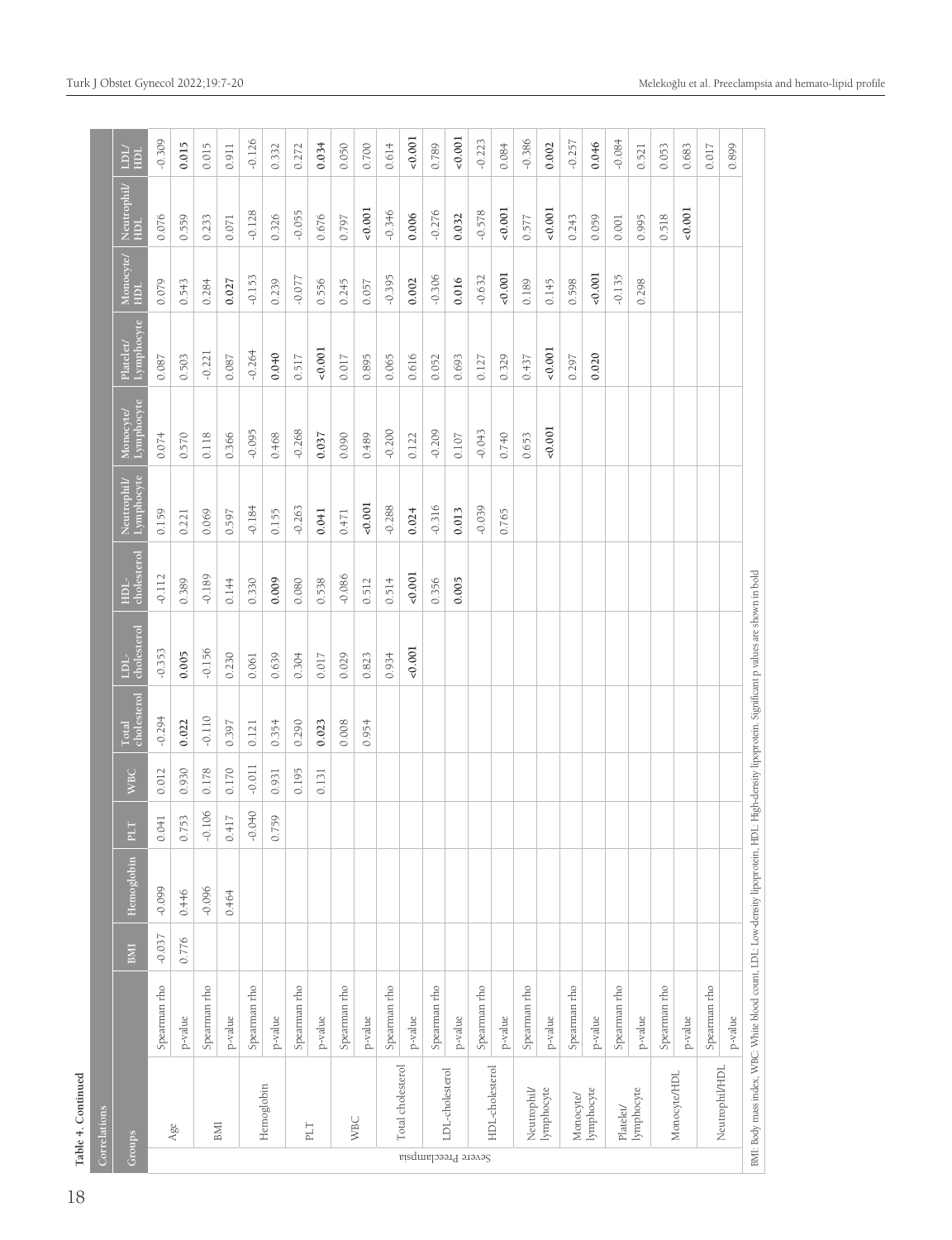**Table 5.** Odds ratios for preeclampsia risk calculated by multivariate regression analysis

| <b>Variables</b>   | Odds  |       | 95% CI for odds<br>ratio | p-value |
|--------------------|-------|-------|--------------------------|---------|
|                    | ratio | Lower | Upper                    |         |
| Age                | 0.916 | 0.861 | 0.975                    | 0.006   |
| Monocyte/HDL ratio | 1.094 | 1.009 | 1.185                    | 0.029   |
| Triglyceride       | 1.008 | 1.000 | 1.016                    | 0.061   |
| Total cholesterol  | 1.040 | 1.015 | 1.065                    | 0.001   |
| LDL cholesterol    | 0.953 | 0.919 | 0.989                    | 0.011   |
| LDI/HDL            | 1.564 | 0.507 | 4.823                    | 0.437   |
|                    |       |       |                          |         |

LDL: Low-density lipoprotein, HDL: High-density lipoprotein, CI: Confidence interval. Significant p values are shown in bold

|                         |  |  | Table 6. Odds ratios for severe preeclampsia risk calculated by |  |  |
|-------------------------|--|--|-----------------------------------------------------------------|--|--|
| multivariate regression |  |  |                                                                 |  |  |

| Variables in the<br>equation   | Odds<br>ratio | 95% CI for odds<br>ratio |          | p-value |
|--------------------------------|---------------|--------------------------|----------|---------|
|                                |               | Lower                    | $U$ pper |         |
| Age                            | 0.906         | 0.801                    | 1.024    | 0.114   |
| <b>BMI</b>                     | 0.953         | 0.850                    | 1.070    | 0.417   |
| Neutrophil/lymphocyte<br>ratio | 2.198         | 0.893                    | 5.410    | 0.086   |
| Monocyte/lymphocyte<br>ratio   | 0.020         | 0.000                    | 123.594  | 0.380   |
| Platelet/lymphocyte ratio      | 0.996         | 0.976                    | 1.017    | 0.734   |
| Monocyte/HDL ratio             | 1.731         | 1.218                    | 2.459    | 0.002   |
| Neutrophil/HDL ratio           | 0.978         | 0.948                    | 1.009    | 0.162   |
| <b>LDL/HDL</b>                 | 0.247         | 0.021                    | 2.946    | 0.269   |
| Triglyceride                   | 1.022         | 1.007                    | 1.038    | 0.005   |
| Total cholesterol              | 1.063         | 1.015                    | 1.113    | 0.010   |
| LDL cholesterol                | 0.992         | 0.925                    | 1.064    | 0.818   |

BMI: Body mass index, LDL: Low-density lipoprotein, HDL: High-density lipoprotein, CI: Confidence interval. Significant p values are shown in bold

#### **Ethics**

**Ethics Committee Approval:** Ethical Committee approval was obtained from the Inonu University School of Medicine Clinical Research Ethics Committee for the study, and the researchers committed to comply with the World Medical Association Declaration of Helsinki (including improvements added in 2013) for the conduct of medical research on human subjects throughout the study (approval number: 2019/56).

**Informed Consent:** All participants gave their written informed consent prior to their inclusion in the study.

**Peer-review:** Externally peer-reviewed.

#### **Authorship Contributions**

Concept: R.M., Design: R.M., Data Collection or Processing: Ş.Y., Analysis or Interpretation: Ş.Y., Literature Search: N.Z.Ç., H.Ö., Writing: R.M.

**Conflict of Interest:** No conflict of interest was declared by the authors.

**Financial Disclosure:** The authors declared that this study received no financial support.

#### References

- 1. No authors listed. Hypertension in pregnancy. Report of the American College of Obstetricians and Gynecologists' Task Force on Hypertension in Pregnancy. Obstet Gynecol 2013;122:1122-31.
- 2. Ghosh SK, Raheja S, Tuli A, Raghunandan C, Agarwal S. Serum PLGF as a potential biomarker for predicting the onset of preeclampsia. Arch Gynecol Obstet 2012;285:417-22.
- 3. Buhimschi IA, Nayeri UA, Zhao G, Shook LL, Pensalfini A, Funai EF, et al. Protein misfolding, congophilia, oligomerization, and defective amyloid processing in preeclampsia. Sci Transl Med 2014;6:245-92.
- 4. Hu WT, Li MQ, Liu W, Jin LP, Li DJ, Zhu XY. IL-33 enhances proliferation and invasiveness of decidual stromal cells by up-regulation of CCL2/CCR2 via NF-Kb and ERK1/2 signaling. Mol Hum Reprod 2014;20:358-72.
- 5. Palei AC, Spradley FT, Warrington JP, George EM, Granger JP. Pathophysiology of hypertension in preeclampsia: a lesson in integrative physiology. Acta Physiol (Oxf) 2013;208:224-33.
- 6. Ossoli A, Remaley AT, Vaisman B, Calabresi L, Gomaraschi M. Plasma‐ derived and synthetic high‐density lipoprotein inhibit tissue factor in endothelial cells and monocytes. Biochem J 2016;473:211-9.
- 7. Usta A, Avci E, Bulbul CB, Kadi H, Adali E. The monocyte counts to HDL cholesterol ratio in obese and lean patients with polycystic ovary syndrome. Reprod Biol Endocrinol 2018;16:34.
- 8. Ganjali S, Gotto AM Jr, Ruscica M, Atkin SL, Butler AE, Banach M, et al. Monocyte-to-HDL-cholesterol ratio as a prognostic marker in cardiovascular diseases. J Cell Physiol 2018;233:9237-46.
- 9. Uslu AU, Sekin Y, Tarhan G, Canakcı N, Gunduz M, Karagulle M. Evaluation of Monocyte to High-Density Lipoprotein Cholesterol Ratio in the Presence and Severity of Metabolic Syndrome. Clin Appl Thromb Hemost 2018;24:828-33.
- 10. Canzoneri BJ, Lewis DF, Groome L, Wang Y. Increased neutrophil numbers account for leukocytosis in women with preeclampsia. Am J Perinatol 2009;26:729-32
- 11. Mtali YS, Lyimo MA, Luzzatto L, Massawe SN. Hypertensive disorders of pregnancy are associated with an inflammatory state: evidence from hematological findings and cytokine levels. BMC Pregnancy Childbirth 2019;19:237.
- 12. Ramma W, Buhimschi IA, Zhao G, Dulay AT, Nayeri UA, Buhimschi CS, et al. The elevation in circulating anti-angiogenic factors is independent of markers of neutrophil activation in preeclampsia. Angiogenesis 2012;15:333-40.
- 13. Serin S, Avcı F, Ercan O, Köstü B, Bakacak M, Kıran H. Is neutrophil/ lymphocyte ratio a useful marker to predict the severity of preeclampsia? Pregnancy Hypertens 2016;6:22-5.
- 14. Tesfa E, Nibret E, Munshea A. Maternal lipid profile and risk of preeclampsia in African pregnant women: A systematic review and metaanalysis. PLoS One 2020;15:e0243538.